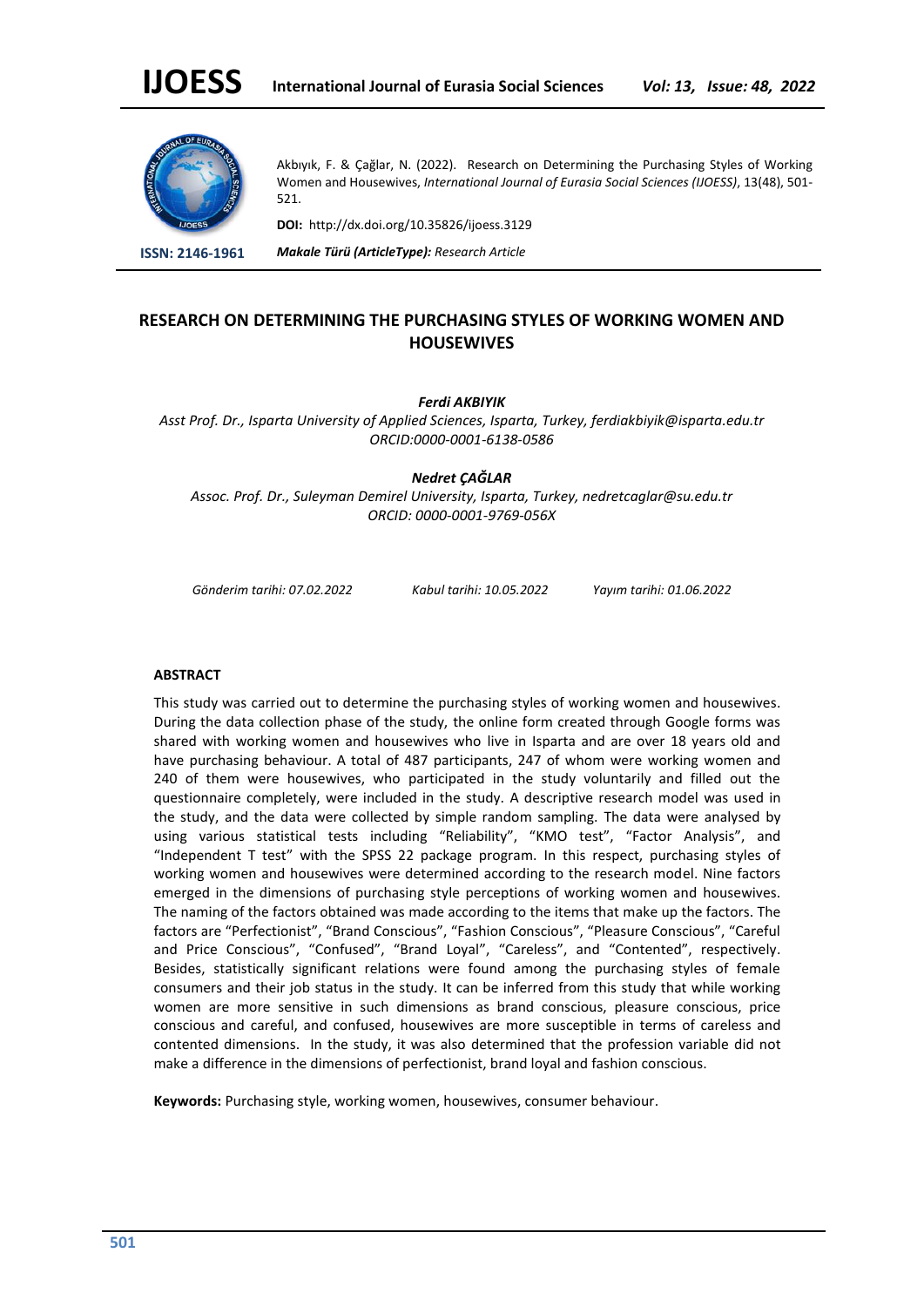### **INTRODUCTION**

Consumers can be defined as those who display purchasing behaviour to meet their personal or family needs. Consumption style gives information about the consumer's identity, culture, social and economic situation, etc. When we group the consumers as men and women; it can be said that the two groups exhibit different purchasing behaviours from each other. In addition, it can be said that female consumers will show differences in their purchasing styles and behaviours as housewives and working women, as well.

One of the consumer groups that should be considered in the analysis of consumption behaviours is female consumers. Because researches show that women's decisions are effective in the purchasing behaviours of the family and a large part of the product purchasing behaviours is carried out by women. The woman, who is associated with the home and the private sphere within the framework of gender stereotypes, is the main actor of purchasing behaviours to meet the needs of the household as well as her own needs, and accordingly, her purchasing habits are shaped. With the change in the social structure and understanding, the fact that women, who are in the position of subject not only in the private sphere but also in the public sphere, participate in working life increases their financial power. With this increase, changes occur in women's consumption habits, decision-making styles and purchasing behaviours. Since women's work creates an increase in both personal and family income, it also increases the quality expectation in product selection and purchasing.

It is necessary for businesses that are based on female consumers as the target market to be successful in the sector to have information about the purchasing styles and behaviours of female consumers. Income level is an important consumption indicator, it is not sufficient on its own, however. It is necessary to evaluate many variables together.

Although there are sufficient studies in the literature on determining the purchasing styles of consumers, unfortunately there are not enough field research on determining the purchasing styles of working women and housewives in a single extension. In this regard, it is thought that this study is different from other studies, and it is aimed to make a positive contribution to the literature with this study.

The primary aspiration in this study is to determine the purchasing styles of working women and housewives. In the study, the purchasing styles of woman consumers were approved with the help of the scale established by Sproles and Kendall (1986). Study is composed of five parts: introduction, method, analysis, discussion and conclusion and recommendations.

Trying to determine consumer decision-making styles was first investigated in detail in the 1950s. The aim of these researches is to segment the market in a healthier way, so that positioning strategies are realized in a much more rational way (Siu et al., 2001) in that the purchasing behaviours of consumers are extremely complex processes.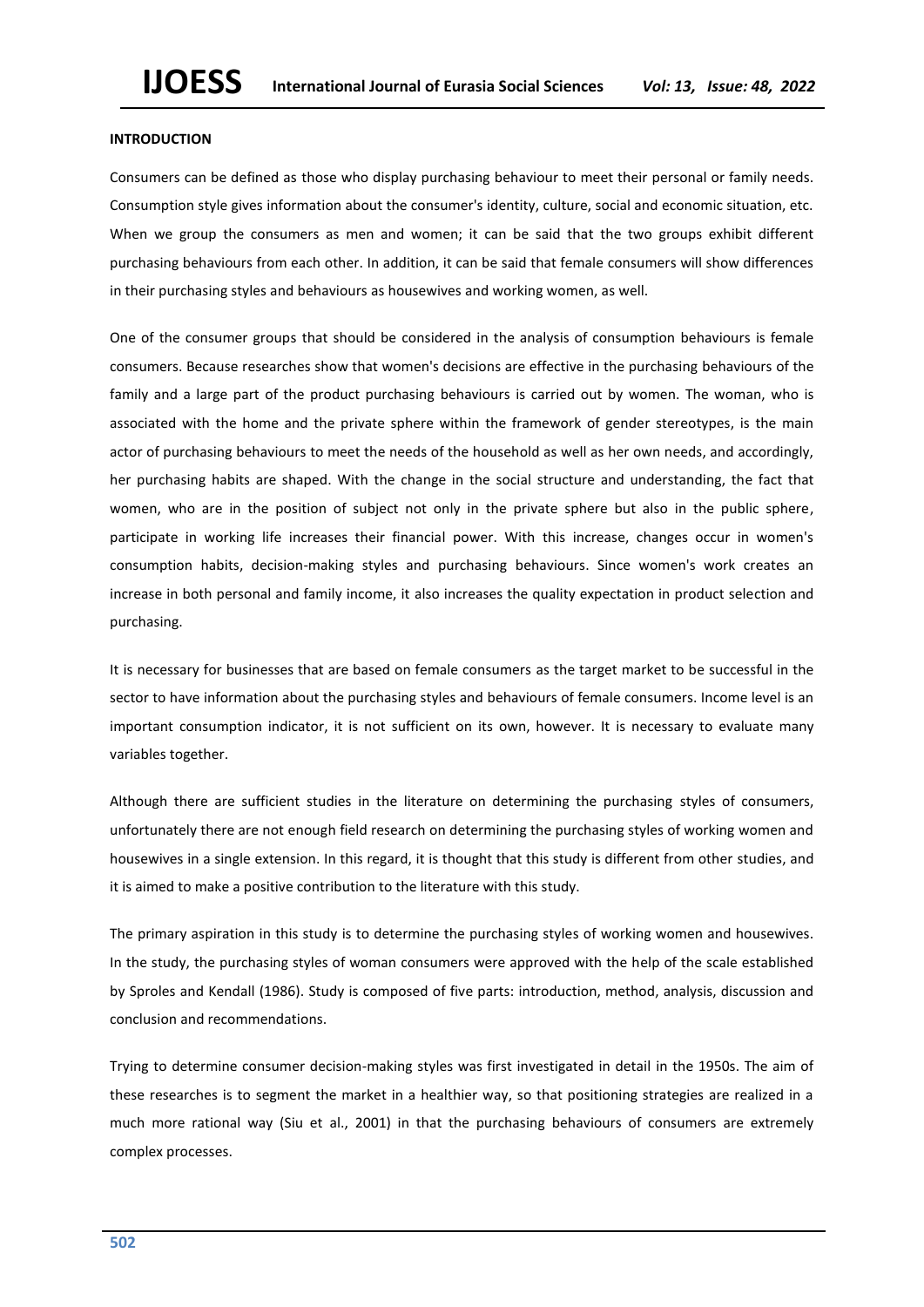Consumers are under the influence of a number intrinsic and extrinsic variables while purchasing. The variables can be exemplified as consumers' demographic characteristics, style of livings and biological clocks. Considering the purchasing behaviour of consumers, they sometimes promote a decision during the purchasing action. Consumer buying style can be defined as the emotional and intellectual tendencies of consumers which are touching in the advance of, in the course of and in the sequel of purchasing behaviour. Within this scope, researches on the subject have revealed that certain cognitive and sensory reactions are comparatively influential on consumers' purchasing styles (Mokhlis, 2009).

Consumers may make decisions in distinct manners while designating their consumption choices. Namely, consumers may exhibit different purchasing styles and habits when making decisions (Lysonski et al., 1996). Consumers act under the influence of many private and unipersonal agents while expressing their consumption ways. These factors may also differ in accord with consumer markets. (Kongsompong, 2006).

Sproles and Kendall desired to develop a scale to specify "consumers' overall tendency in relation to shopping and buying". Accordingly, they conducted a questionnaire entitled "consumer style/style index" to 482 university students to evaluate consumers' purchasing styles. Consequently, eight elemental aspects of consumers' purchasing/shopping styles were characterized. The 6 dimensions formerly designated by Sproles in 1985 were taken as the same. Along with the previously accepted factor dimensions, named "spontaneous, careless" and "customary, brand devoted" two new and different factor dimensions were added and a total of eight dimensions were determined for the consumer style index (Sproles and Kendall, 1986; Hafstrom et al., 1992).

Various adjustments have been conducted on the styles of consumer purchasing in time, and the version consisting of 40 questions and eight basic dimensions was approved. Consumer buying styles include the following dimensions: "(1) Perfectionism (2) Brand oriented (3) Innovation-fashion oriented (4) Entertainmentpleasure oriented (5) Price oriented (6) Carelessness or planless (7) Confused or perplexed (8) Habit-brand loyal oriented (Sproles, 1983; Sproles & Kendall, 1986; Sproles & Kendall, 1990; Lysonski et al., 1996; Alnıaçık, 2012; Tanksale et al., 2014).

To illustrate, (Fan & Xiao, 1998; Canabal, 2002) wanted to learn whether the original consumer purchasing styles inventory of Sproles and Kendall may be adopted to consumers in different cultures (Chinese consumers). The findings indicated consumer buying styles like careless-apathetic and habit/brand loyalty do not appear in characteristic of Chinese consumers. In another research, a new factor named variety seeking came out and recovered consumer buying ways like brand loyal and price orientation, though (Walsh et al., 2001).

The last three decades have seen major changes in consumers' shopping behaviours as consumers have less time to shop, shop at more stores, and spend less time in each one (Thrassou et al., 2008). Two different types of shopping have emerged, known as "mood shopping" and "routine shopping". Mood shopping refers to the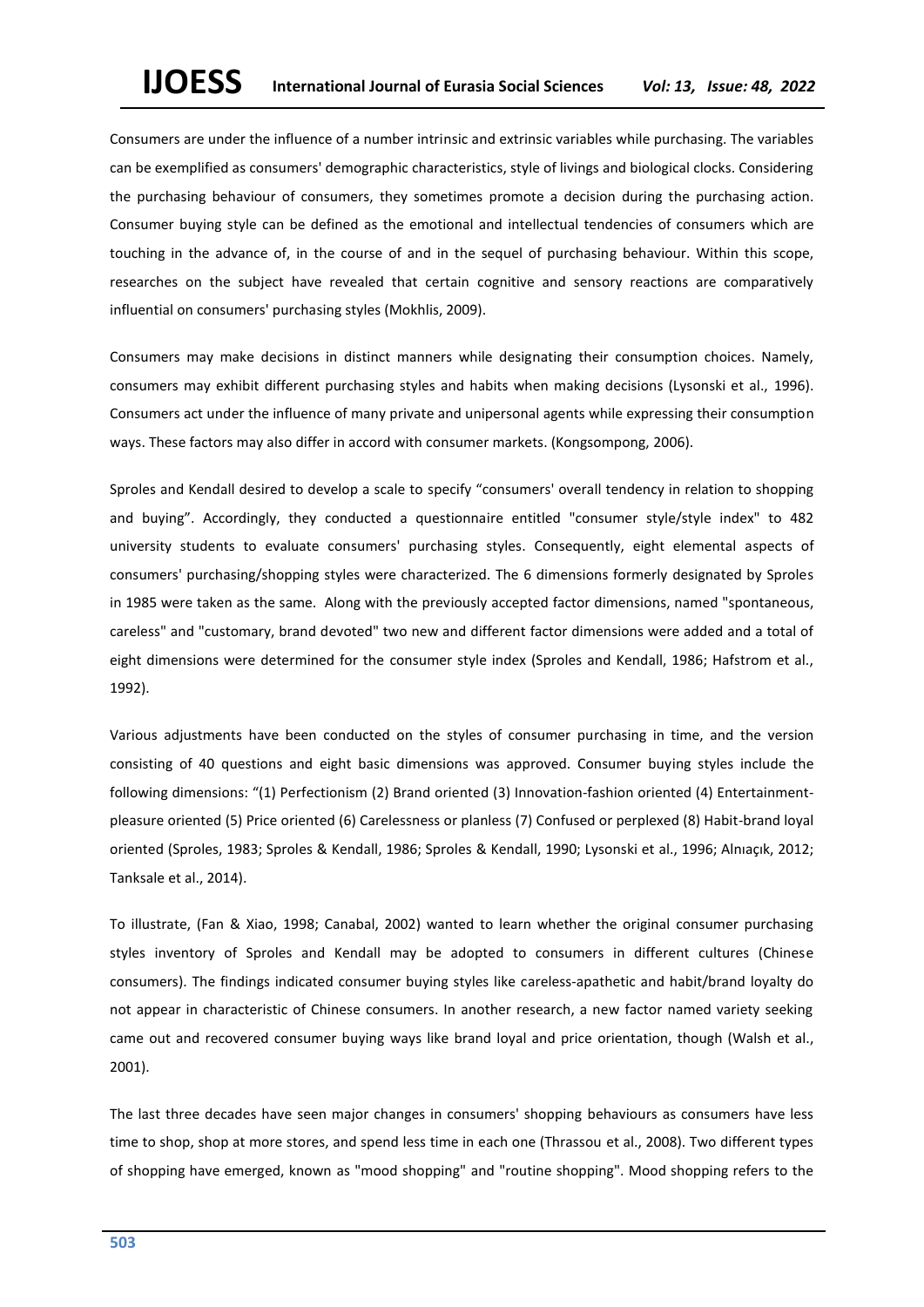conscious behaviours of buyers seeking advice on what to buy, while routine shopping refers to behaviours when buyers know exactly what they want, tend to buy more products, and spend their limited time shopping quickly and happily (Soars, 1999). Apart from this, there are other differentiations in shopping behaviours. These are "utilitarian shopping", which has largely emerged as a functional necessity; "social shopping" aimed at meeting social and family needs; and it is expressed as predominantly hedonistic and partly a "pleasure exchange" which is an end (Blackwell et al. 2006; Lunt & Living stone, 1992).

Traditionally, women are regarded as the purchasing agent of the family, and their purchasing behaviour is associated with their role in the family. However, it can be said that the role of women as a family purchasing agent has changed due to the large increase in the number of working women in recent years (Bharathi & Dinesh, 2019). This change is probably because women now earn more money and have increased financial power. In previous years, women's wages were a small part of the total annual household income. However, the earnings of women in the public sphere now have a greater proportion of annual household income. Because of the more income women use to meet their needs, they now feel more secure in spending. Family purchasing criteria have changed with greater exposure to new ideas and information. For instance, Indian women used to focus on purchases based on family needs and wants. In this regard, marketers should understand the changing perception of women, so they should look for ways to sell products more suitable for their needs and desires (Özdemir & Tokol, 2008; Maqbool & Atiq, 2014.)

For women, shopping is a form of action that is often seen as a complement to women's roles. However, the role of the 'traditional woman' (as wife, mother and lady) has changed, thanks to the department store shopping revolution (Kelly, 1991) as women have been redefined as professional shoppers or consumers, and the fulfilment of their traditional roles has been completely commodified. Women have begun to be accepted as highly skilled in shopping, enjoying shopping, knowledgeable and taking shopping seriously, as a result (Nava, 1995).

In many countries of the world, women come to the fore in making purchasing decisions. It is accepted that the total expenditure of women globally has reached 20 trillion dollars. Women not only make their own individual purchasing decisions, but they can determine almost all purchasing decisions of her husband, children, and family in general, as well. Although it is the man in the family who earns money or earns more money in some societies, the budget of the house is usually managed by the woman. Women consume much more frequently and spare much more time than male consumers (Saydan & Sütütemiz, 2008; Şeker, 2016).

Whereas women are the most important decision makers in the purchases of their families, they have undertaken many responsibilities with the increase in their entering the workforce and having enormous financial power all over the world, and they need many products and services to fulfil their responsibilities. In this respect, it is seen that especially working women spend a significant part of their income to improve their beauty and personality (Panicker & Mohammad, 2017). Moreover, women can also consider shopping as a social need (Bakshi, 2012).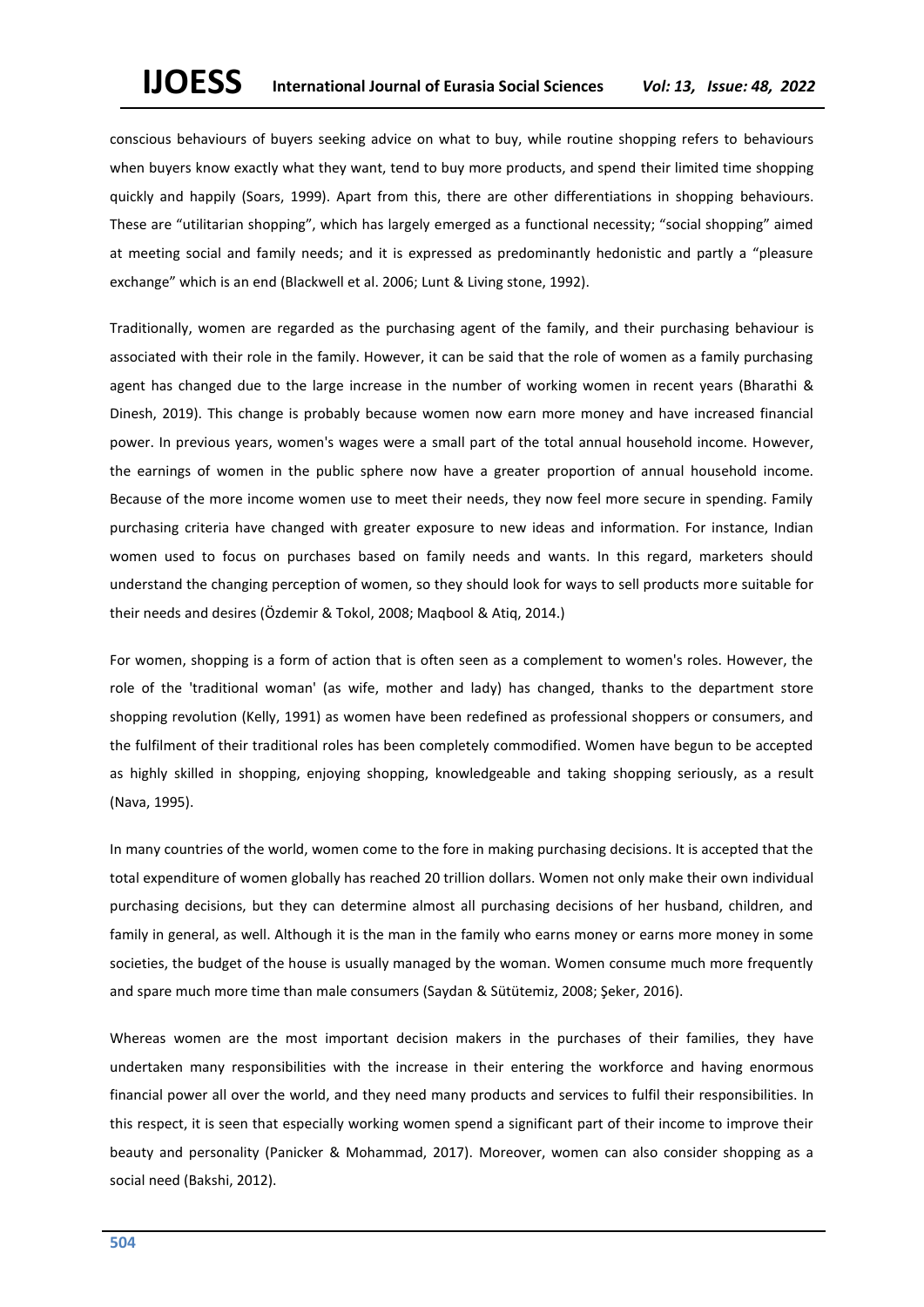In the United States, significant demographic changes occurred in family life in the post-World War II period. The boost combining women's traditional family roles with their employment in the workforce represents one of the most important of these changes. In particular, the late 1960s and early 1970s were heralded as a period of revolution in attitudes towards women's roles (McBroom, 1986). The active participation of women in the labour market has also significantly helped to improve the national economy (Misra, 1995).

Ahmet et al. (2011)) in their research on "Work life conflict of working women", analysed the most influential variables such as women's earning potential, household responsibilities, workplace environment, and financial need leading to work-life conflict. These factors lead working women to establish a balance between work and family life and are directly related to the intake of ready-made food.

Fernandes and Londh (2014), in their study on determining the purchasing behaviours of working women, found that working women face difficulties in balancing their roles as spouse-partner, mother, wage-earner and consumer. According to the study, especially married working women experience time constraints and pressures regarding their household responsibilities and work in the market, and their purchasing behaviour is also influenced by reference groups.

Vural and Güllü, (2017), in their study to identify the demographic structures of women in the purchasing decision process in Kazakhstan, found that in the decision process of purchasing white goods and electronic goods, generally the husbands of the housewives make the decision; however, working woman decide together with their husbands in the purchasing process of the product.

It can be stated that the contribution of working women to the family economy causes the spouses to decide together in the purchasing decision process. The increasing employment of women is important for families and society, therefore. The percentage of families in poverty has decreased significantly due to the financial contributions of working spouses. This situation has led to an increase in the quality expectation of the family in purchasing products (Misra & Panigrahi, 1996).

Ayaz and Bilici (2007) conducted a study on 600 women, 317 of whom are working and 283 of whom are not working, living in different districts of Ankara, to determine their knowledge and behaviours about purchasing, preparing, and cooking foods. They found that working women are more sensitive than housewives on such issues as expiration date, production date and price. In addition, it is seen in the studies that especially the women working in the city prefer environmentally friendly products and they are extremely sensitive about the weight of the products and product adulteration (Kantha et al., 2020).

Şener and Babaoğul (2003) conducted a systematic sampling method with 900 female consumers living in Çankaya/Ankara and found that non-working women are price-oriented when purchasing products, while working women prioritize product features and satisfaction with product use. Similarly, there are studies in which the price remains a little more in the background for working women on product-related issues (price, quality, etc.) (Zeithaml, 1985; Mitchell & Walsh, 2005; Anic et al. 2010). This situation can be interpreted as the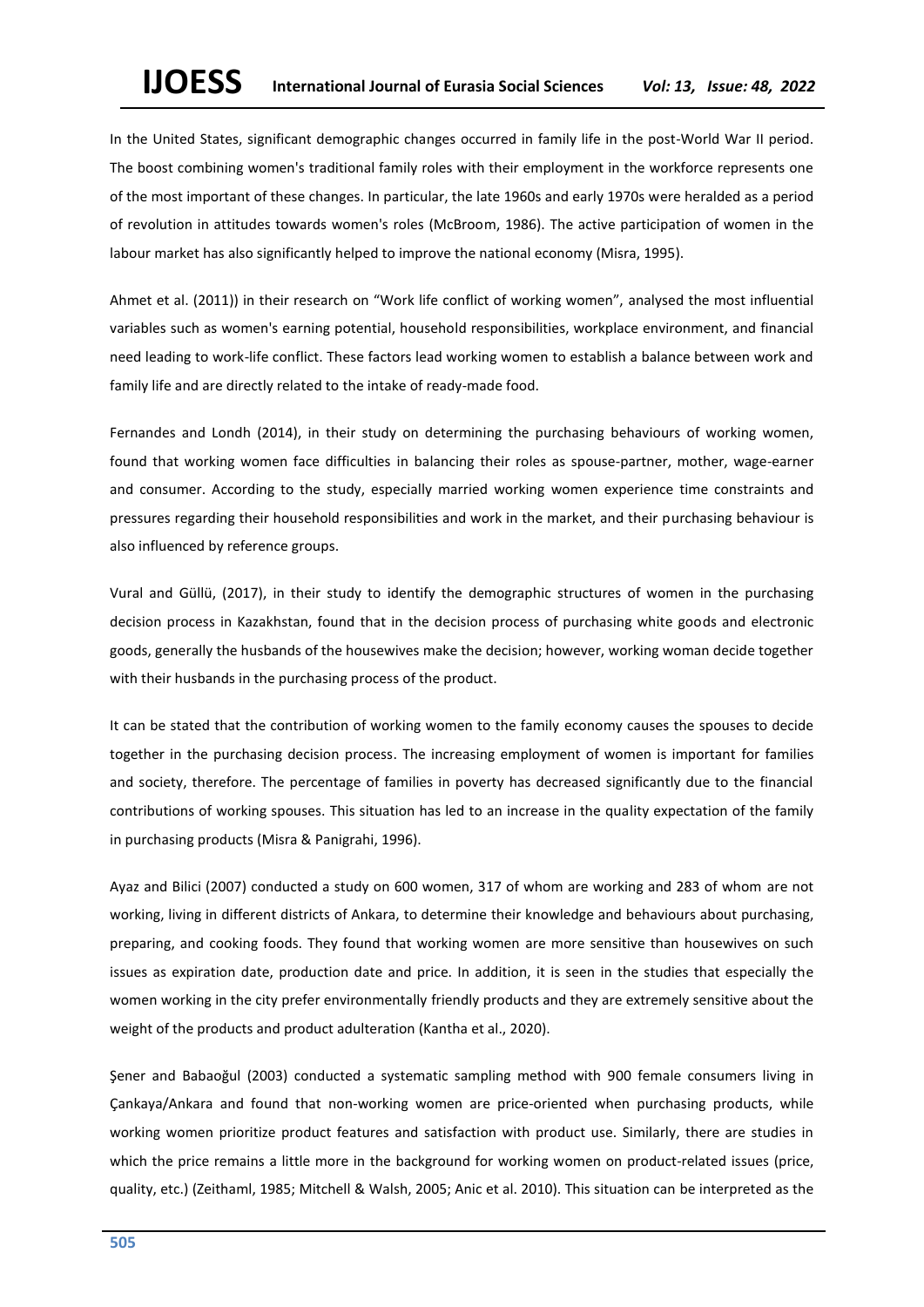fact that working women pay attention to the product features and satisfaction with the use of the product, and price comes later in their repeated purchasing behaviours, since they are economically comfortable.

Gupta and Shome, (2020), in their study with working women in India, found that working women improved their online purchasing behaviours more; and demographic variables such as women's age and income status are important in their online purchasing behaviours. It is seen that women who are more inclined to shop online are generally those consumers with higher incomes (Hirst & Omar, 2007).

In the study conducted to determine the effect of women's lifestyles on decision making in Pakistan (Mohiuddin, 2018), it is emphasized that the majority of working women prefer imported brands rather than local brands. In this regard, it is recommended that local producers improve their product quality to capture the women's market with a high potential. In addition, that working women conduct research on newly launched products before making any purchases is another prominent result of the study.

Guha (2013), in his research article titled "The changing perception and purchasing behaviours of the female consumer in India", states that especially the female workforce is a vital part of purchasing behaviours and working women are more involved in purchasing activities. It has been mentioned that working women are more price conscious; their perception of quality is higher, and they are more loyal to the products they buy when compared to non-working women. In another study conducted in India, it was observed that working women prefer branded stores in their clothing preferences and look for information about the product by reading the labels of the products (Bansal & Dewan, 2017). Similarly, it is seen that women working independently have very good knowledge about the brand, quality and price of a product and spend a careful and sincere time during the purchase (Akter, 2018). Moreover, economic freedom allows women to shape their purchasing behaviours in line with their own pleasure (Prathaban & Khurana, 2018). For working women, quality is more important than the price of the product (Anic et al., 2014).

Jain (2016) studied the impulse buying behaviours of working women living in Ahmedabad and found that the factors behind the impulse purchases of working women are the quality of education, marital status, income, household size, influence of friends and colleagues, well-designed showcases, polite sales staff, discounts, promotions, free and innovative products.

In their study, (Shreeraksha & Maya, 2020) states that women in the 20-30 age group spend more time and money on shopping, and they tend to buy the most fashionable products, especially during holidays and discount times. However, working women in the middle class rely on word of mouth about products rather than advertising messages in mass media (Anilkumar & Joseph, 2014).

In a study conducted in Pakistan (Arshad et al., 2015), it has been revealed that working women have more positive attitudes towards life and they are more emotionally stable, more patient and cope with stress more accurately than non-working women.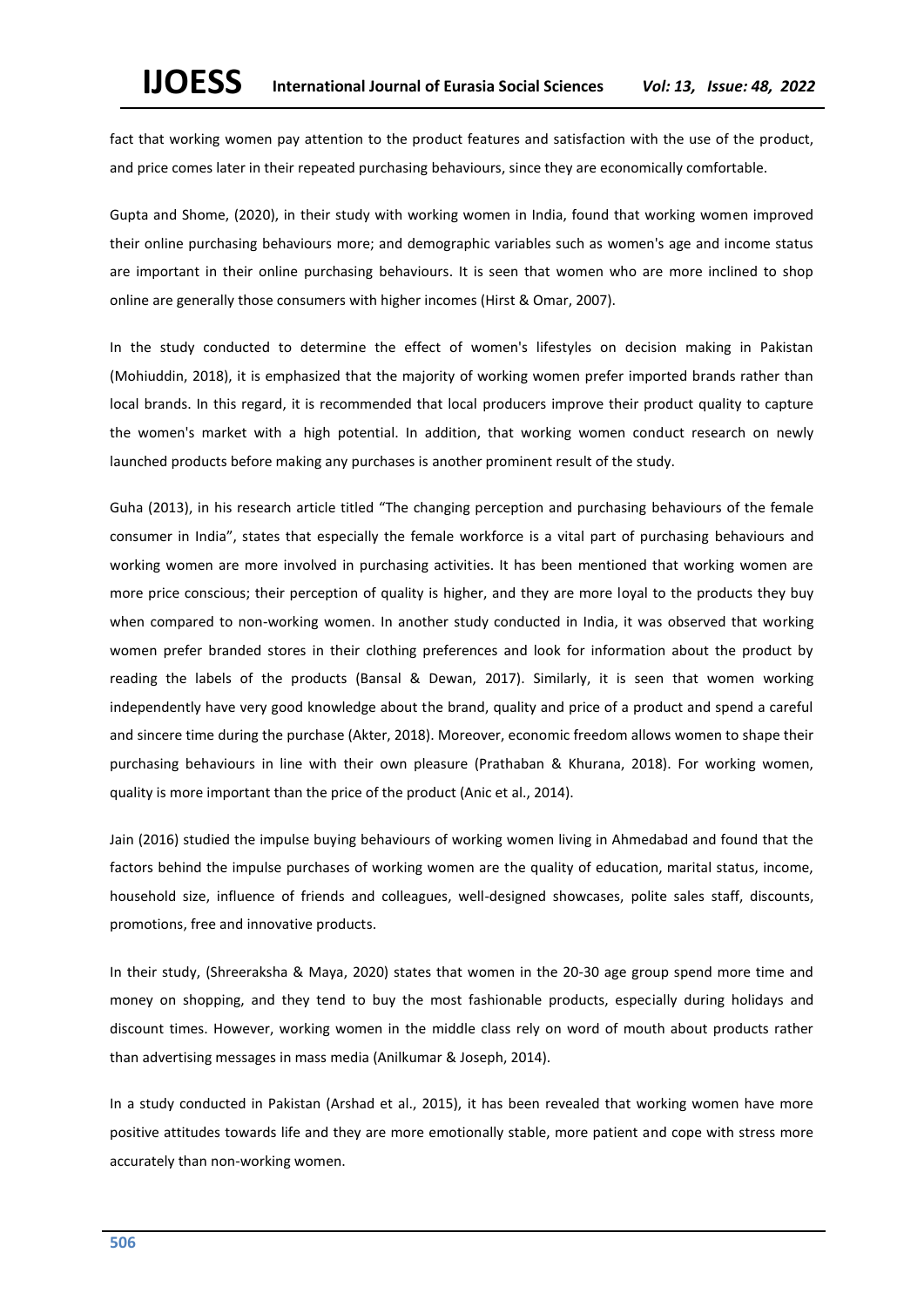Despite great efforts to learn and understand the purchasing behaviours of consumers, it is still very difficult to determine the exact reasons why a consumer prefers one product or service to another. This is because consumers sometimes formulate their purchasing decisions according to their emotional beliefs that they are not even aware of (Ramprabba, 2017).

#### **METHOD**

The methodology of the research consists of the purpose, scope, limitations, hypotheses, sampling process, data collection method and instrument and the methods used in the analysis of the data. This research was approved according to the Scientific Research and Publication Ethics Committee of Isparta Applied Sciences University, which was taken at the meeting dated 12.07.2021 numbered 59 and decision of the number 1.

#### *Data Collection Tools and Universe of the Research*

The chief objective of this study is to identify the working women and housewives' purchasing styles. In the study, the purchasing styles of woman consumers were specified by means of the scale introduced by Sproles and Kendall (1986).

The universe of this research consists of housewives and working women over the age of 18 who make purchases in the province of Isparta. The data obtained in the research were collected from the participants by accessing the primary sources with the online survey technique.

In determining the sample size, the number of questions in the questionnaire was taken as basis. Since there are 45 questions in the questionnaire form and to use multivariate analysis, the sample size must be at least a few (five or eight) times higher than the number of questions in the questionnaire, in which the data was used in factor analysis (Gegez, 2005: 211) and the sample size was determined as 360, accordingly (45x8).

Though sample size was specified as 360, data outnumbered 360 participants (487) to rise the accuracy of the results of the study and the generalizability of the analysis results. It is assumed the gathered data may represent sample size.

This research, which has quantitative characteristics, was carried out using the questionnaire method, which is one of the primary data collection methods. While creating the questionnaire, previous studies on consumers' purchasing decision styles and gender identity roles were examined and the scale was determined in line with the purposes of the research. To make the necessary arrangements and corrections in the questionnaire, a group of 40 people was pre-tested, and the questionnaire was given its final form. The survey study, which was used as a data collection tool, was applied in the province of Isparta with the online survey technique between August 1 and September 1, 2021. Although a total of 521 people were reached with the questionnaire, 487 questionnaires were evaluated because of the elimination of incomplete and incorrectly filled questionnaires. The questionnaire form consists of 2 parts with a total of 45 questions. The first part of the questionnaire is aimed at learning the demographic characteristics of the participants and there are 5 questions in total. The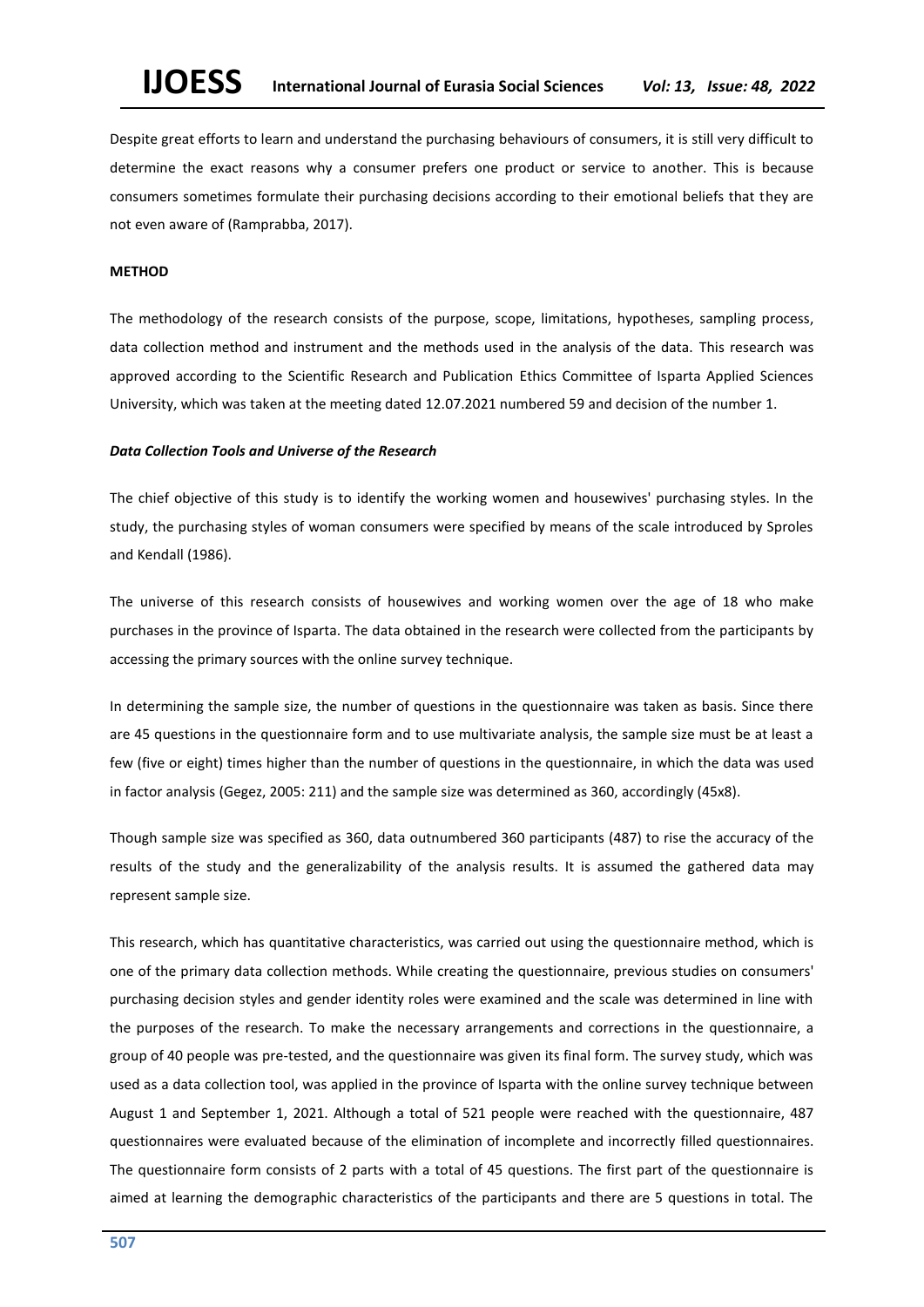second part of the questionnaire includes 40 questions to learn about the purchasing styles of consumers, developed by Sproles and Kendall (1986).

Age, marital status, and occupation questions used in determining the sociodemographic characteristics were prepared using the nominal scale, while the education and income status questions were prepared with the ordinal scale and the questions were included in the first part of the questionnaire. The statements that make up the second part of the questionnaire were prepared using a 5-point Likert type scale (1: Strongly Disagree, 2: Disagree, 3: Neither Agree nor Disagree, 4: Agree, 5: Strongly Agree) and the participants were asked to mark one of these options.

In this study, a positivist approach was adopted, as the causal relationships between the items were tried to be explained within the framework of the developed hypotheses using quantitative data. In addition, it can be stated that the research is descriptive because the developed model is desired to be tested. Identifying the characteristics of a population or phenomenon is the main goal of descriptive research. It is mostly a type of research aimed at describing the age, education level and professional characteristics of a certain group such as consumers (Gegez, 2014: 38).



### *Research Model and Hypotheses*

**Figure 1.** The Model of the Research

The major aim of this study is to identify the purchasing styles of working women and housewives. Accordingly, a descriptive research model was employed. Besides, reliability test, KMO tests, T-test, factor analysis were carried out. Purchasing styles of working women and housewives were determined according to the research model.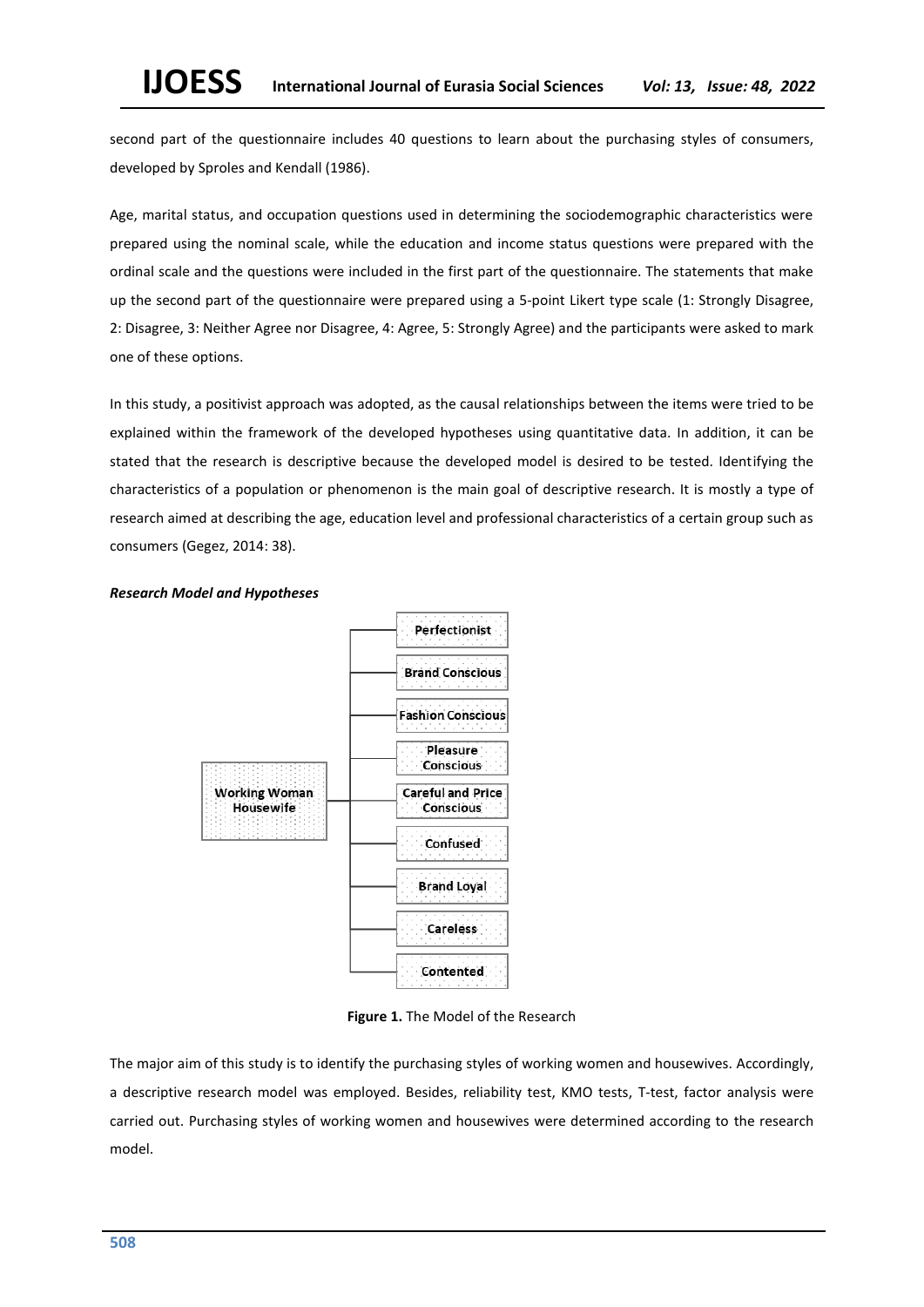Research hypotheses were formed in accordance with the model and interpreted according to T tests. T tests was utilized to test the research hypotheses. It was identified there appeared positive relationships between variables at the significance levels of p <0.01 and 0.05, and that there emerged no statistically significant relationship (p> 0.05) between some variables.

# **FINDINGS**

**Table 1**. Demographic Structures of Participants

| <b>Condition</b>          | F   | %     |                                    |     |       |
|---------------------------|-----|-------|------------------------------------|-----|-------|
| Single                    | 134 | 27.5  |                                    |     |       |
| Married                   | 353 | 72.5  |                                    |     |       |
| Total                     | 487 | 100.0 |                                    |     |       |
| <b>Education Level</b>    | F   | %     | Income                             | F   | %     |
| <b>Primary Education</b>  | 69  | 14.2  | 3000 $\boldsymbol{\ell}$ and below | 95  | 19.5  |
| Highschool                | 110 | 22.6  | 3001-5000も                         | 134 | 27.5  |
| <b>Associate Degree</b>   | 68  | 14.0  | 5001-7000も                         | 121 | 24.8  |
| Undergraduate             | 150 | 30.8  | 7001-9000₺                         | 64  | 13.1  |
| Postgraduate or Doctorate | 90  | 18.5  | 9001 $\bm{t}$ and above            | 73  | 15.0  |
| Total                     | 487 | 100.0 | Total                              | 487 | 100.0 |
| Occupation                | F   | %     | Age                                | F   | %     |
| Officer                   | 173 | 35.5  | $18 - 27$ years                    | 99  | 20.3  |
| Worker                    | 51  | 10.5  | $28 - 35$ years                    | 142 | 29.2  |
| Artisan                   | 7   | 1.4   | $36 - 43$ years                    | 93  | 19.1  |
| Self-employment           | 16  | 3.3   | $44 - 51$ years                    | 89  | 18.3  |
| Housewife                 | 240 | 49.3  | 52 and above                       | 64  | 13.1  |
| Total                     | 487 | 100.0 | Total                              | 487 | 100.0 |

This study was conducted only among female consumers having access to the internet. When looking at the ages, young participants seem to predominate. For example, 28-35 age group (%29) and 18-27 age group (%20) constituted the highest group of participants. It was seen when filling out the questionnaires that the middle aged and older participants seemed unwilling to respond questions. Moreover, the fact that smartphone use and the access to the internet are not common among participants aged 52 and over made it difficult to administer the questionnaire over the internet to the participants in this age group. This has resulted in low participation in the survey in this age group, therefore. The marital status of respondents tells us that whereas 27% of participants are single, 72% of them are married.

When looking at the education section, it is detected that the undergraduates (30%) and high school graduates (22%) formed most of the participants. In education section, it is remarkable that the primary school graduates were the lowest group (14%). Participation was less in the mentioned group because they perceived the questions about their purchasing style as personal and thought that they were too detailed about their private lives. Besides, smartphone use is uncommon among primary school graduates, either. When checking out the income part, the participation was concentrated in the 3001-5000- and 5001-7000-income bracket. Regarding the occupation part, housewives made up the highest participation (49%) and the artisan group was the least 1%. 1

<sup>&</sup>lt;sup>1</sup> The subject of the research is to identify the purchasing styles of housewives and working women. Therefore, all working women were considered as a single dimension (working woman).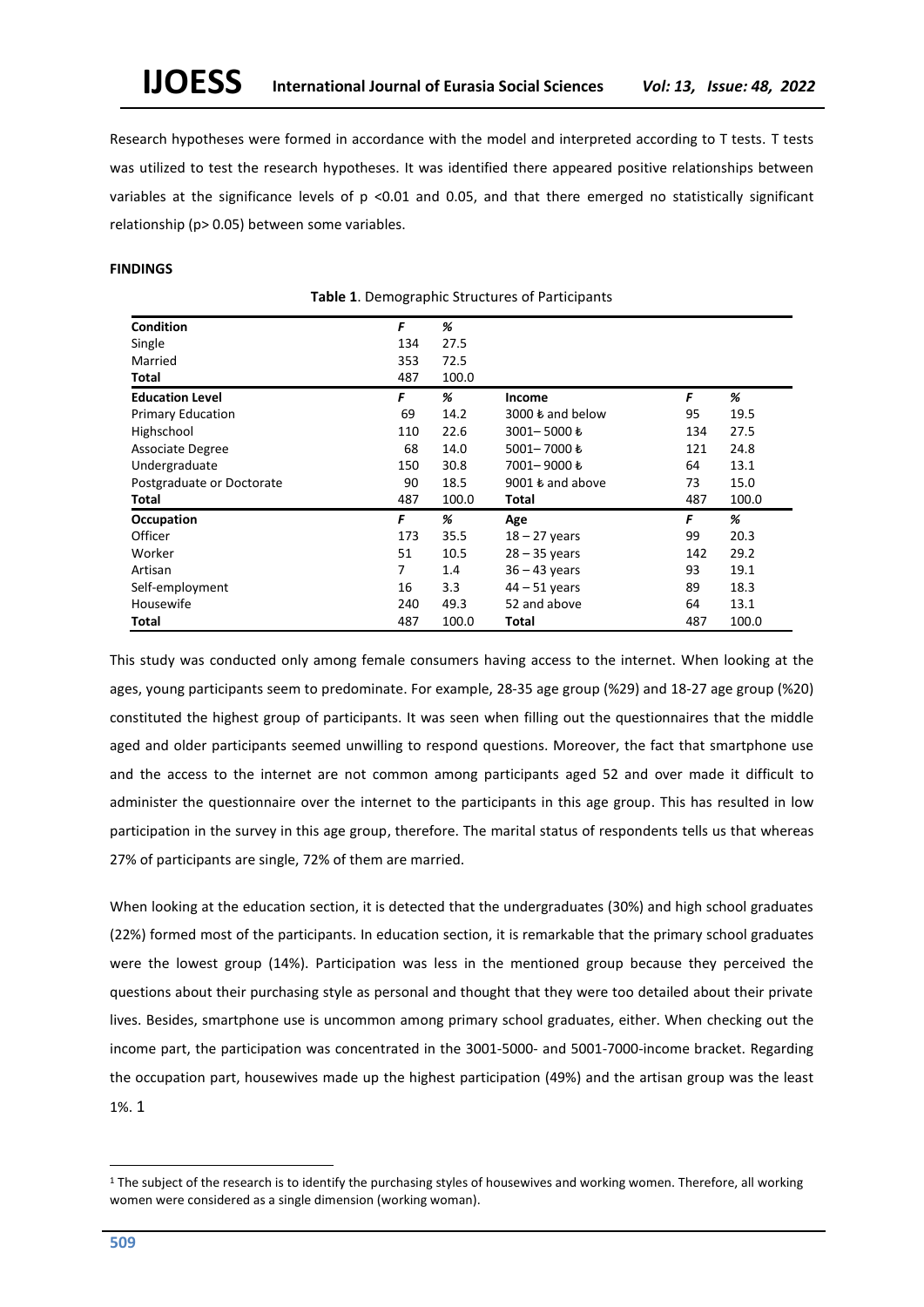# *Findings related to scale*

Cronbach's Alpha reliability was made use of in the reliability analysis. The generally agreed upon lower limit for Cronbach's Alpha is 70 % (Nunnally, 1978; Hair et al., 2005). The similarity of the participant behaviours in the sample goes up the reliability of the test.

# **Table 2.** Reliability Value of the Scale Used in the Study

|                                | tronbach's Alpha. | of Items <sup>.</sup><br>Number |
|--------------------------------|-------------------|---------------------------------|
| <b>Purchasing Style Survey</b> | .oz 1             | $\sim$<br>50.                   |

Before discussing the findings of the research, the reliability of the scale in the study was analysed by way of Cronbach's Alpha coefficients  $(\alpha)$ . When the Cronbach's Alpha value is examined, there is a high degree of reliability which is ,821. Then, the scale was tested to observe if the scale is convenient for exploratory factor analysis (EFA) under favour of of KMO test of sampling adequacy and Bartlett's test of sphericity, and it was figured out the scale was appropriate for EFA. (See Table 2 and Table 3). There appeared no problem in proceeding the study in keeping with the results, therefore.

# **Table 3.** KMO and Bartlett Sphericity Test Results

| Kaiser-Meyer-Olkin Measure of Sampling Adequacy | .809               |          |
|-------------------------------------------------|--------------------|----------|
|                                                 | Approx. Chi-Square | 6667.254 |
| Bartlett's Test of Sphericity                   | Df                 | 630      |
|                                                 | Sig.               | ,000     |

As is clear in the Table 3, it was figured that the sample volume seems adequate in that the KMO coefficient is more than 0.80. The Bartlett sphericity test shows whether there is a sufficient relationship between the variables. If the p value of Barlett's test is lower than 0.05 significance level, there is a sufficient level of correlation between the variables for factor analysis. It may be concluded the data is proper for factor analysis, as a result (Durmuş et al., 2011).

|           | <b>Eigenvalues</b> |            |                               | <b>Total of Squares</b> |            |                               |
|-----------|--------------------|------------|-------------------------------|-------------------------|------------|-------------------------------|
| Component | Total              | % Variance | <b>Cumulative</b><br>Variance | <b>Total</b>            | % Variance | <b>Cumulative</b><br>Variance |
| 1         | 5,795              | 16,097     | 16,097                        | 5,795                   | 16,097     | 16,097                        |
| 2         | 4,086              | 11,351     | 27,448                        | 4,086                   | 11,351     | 27,448                        |
| 3         | 3,362              | 9,339      | 36,787                        | 3,362                   | 9,339      | 36,787                        |
| 4         | 2,115              | 5,876      | 42,663                        | 2,115                   | 5,876      | 42,663                        |
| 5         | 1,688              | 4,688      | 47,351                        | 1,688                   | 4,688      | 47,351                        |
| 6         | 1,602              | 4,450      | 51,801                        | 1,602                   | 4,450      | 51,801                        |
| 7         | 1,393              | 3,869      | 55,670                        | 1,393                   | 3,869      | 55,670                        |
| 8         | 1,205              | 3,347      | 59,017                        | 1,205                   | 3,347      | 59,017                        |
| 9         | 1,171              | 3,252      | 62,269                        | 1.171                   | 3,252      | 62.269                        |

**Table 4.** Total Explained Variance Regarding Determination of Purchasing Styles of Working Women and Housewives

In the table above, there are factor dimensions created by the items in the scale. Accordingly, the items formed 9 different factor groups and the total explained variance was determined as 62,269%.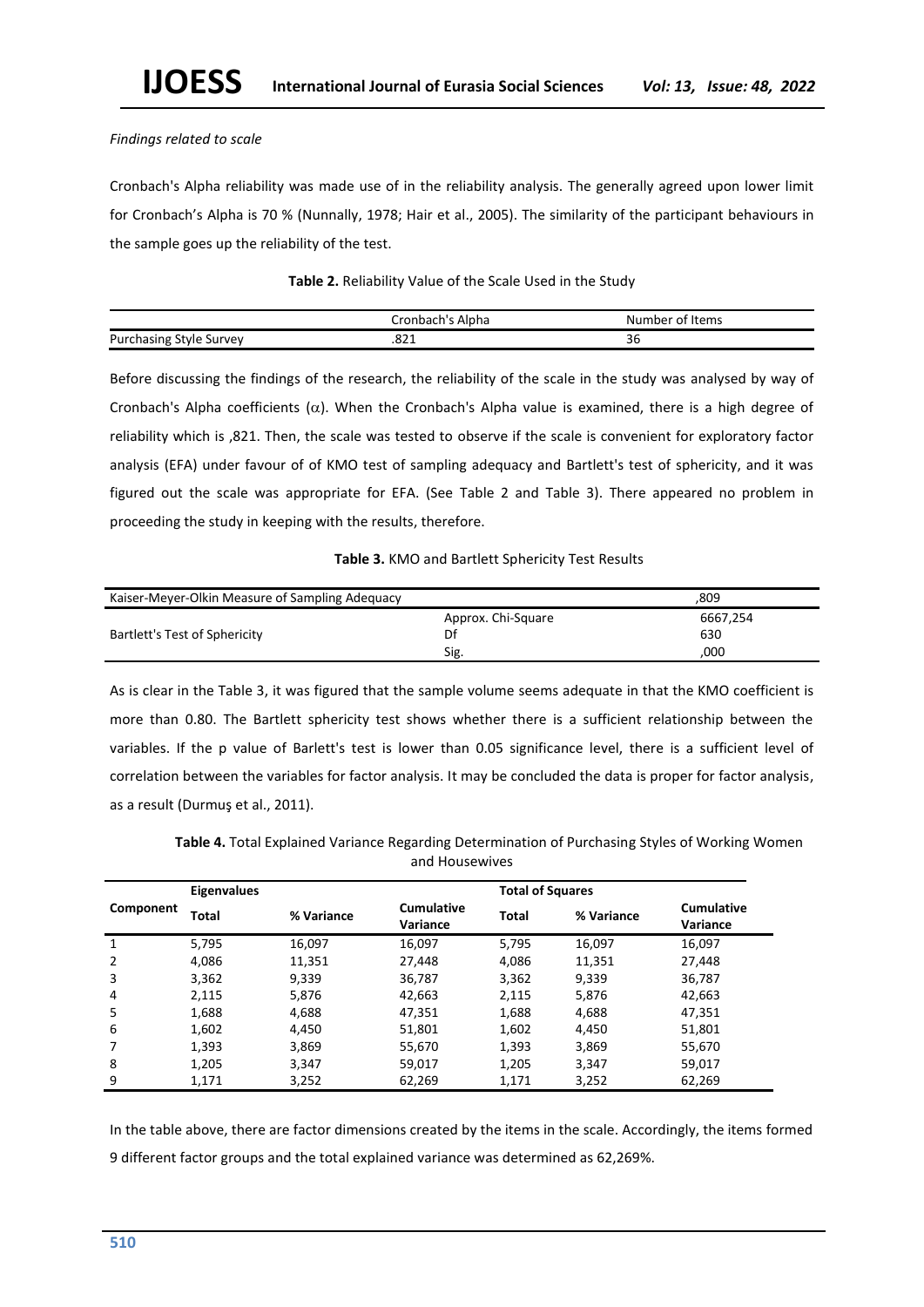*Factor analysis on working women and housewives' purchasing styles*

|                                          | Question       | Item                                                                                   | Factor |
|------------------------------------------|----------------|----------------------------------------------------------------------------------------|--------|
|                                          | A4             | I often attempt to get the product having the highest quality at my shopping.          | ,823   |
|                                          | A <sub>3</sub> | While buying a product, I have a go to buy the cream of the crop.                      | ,821   |
|                                          | A2             | I make a special effort to get of high-quality goods.                                  | ,797   |
| Perfectionist                            | A <sub>5</sub> | I buy products with high standards so I can meet my expectations                       | ,776   |
|                                          | A1             | Buying good quality products is very crucial to me.                                    | ,729   |
|                                          | A11            | I think that products with higher prices are better quality products.                  | ,758   |
|                                          | A10            | I usually embrace expensive brands.                                                    | ,756   |
|                                          | A14            | Usually, the most advertised brands bear the best ones.                                | ,741   |
| Conscious<br>Brand                       | A13            | I go for top selling brands.                                                           | ,732   |
|                                          | A9             | Well-known brands act the best for me.                                                 | ,704   |
|                                          | A17            | Having a trendy, eye-catching style is very critical to me.                            | ,803   |
|                                          | A18            | I enjoy my wardrobe up to date with changing fashions.                                 | ,800   |
|                                          | A19            | I often confirm I carry one or a few novice stylish apparels in the garderobe.         | ,675   |
| Conscious<br>Fashion                     | A16            | I go for distinct trademark from distinctive shops to have a wide variety.             | ,615   |
|                                          | A15            | It's enjoyable to purchase new and exciting things.                                    | ,434   |
|                                          | A23            | Wandering around stores when shopping is a fool's errand for me.                       | ,788   |
| Conscious                                | A20            | For me, shopping is not a very enjoyable job.                                          | ,787   |
|                                          | A24            | I move fast in my shopping.                                                            | ,724   |
|                                          | A21            | Shopping is among my front-runners in my life.                                         | ,486   |
|                                          | 32             | I take the time to shop and contemplate attentively.                                   | ,658   |
|                                          | 26             | I purchase products on sale so far as possible.                                        | ,654   |
|                                          | 27             | I research delicately to figure the best profit for money option.                      | ,653   |
|                                          | 30             | I give heed to the sum of money not to overspend during shopping.                      | ,629   |
| Conscious                                | 31             | I should arrange my shopping better and more precisely                                 | ,511   |
|                                          | 25             | I usually would prefer low priced products.                                            | ,448   |
|                                          | A35            | Sometimes I slog on deciding which store to shop at.                                   | ,843   |
|                                          | A36            | Having so many brands often perplex me.                                                | ,819   |
| Confused Careful and Price Pleasure      | A34            | The information I have benefited about different products causes me to confusion.      | ,765   |
|                                          | A22            | I relish shopping just because it's amusing.                                           | ,824   |
| loyal                                    | A38            | There are brands that are my favourites, and I buy repeatedly.                         | ,789   |
|                                          | A39            | I always visit the same store I shop at.                                               | ,670   |
|                                          | A28            | I usually have inattentive dealings I later wish I hadn't done.                        | ,744   |
| $\vert$ Careless $\vert$ , $\vert$ Brand | A29            | I am careless while shopping.                                                          | ,672   |
|                                          | A <sub>6</sub> | A product doesn't need to be perfect or the best to satisfy me.                        | ,751   |
| Contented                                | A7             | If I think a product or brand is good enough, I immediately buy that product or brand. | ,662   |

Factor analysis can be defined as a statistical technique that aims to explain the measurement with a small number of factors by gathering the variables that measure the same structure or quality (Büyüköztürk et al., 2009).

Factor loads indicate the stability of factors. Although there are studies stating that for a factor to be stable, it should consist of at least 3 items (Hogarthy et al; 2005); there are studies showing that if the variance explained by the factor defined by one or two variables is high enough, the factor can be interpreted cautiously with scientific usefulness (Büyüköztürk, 2002).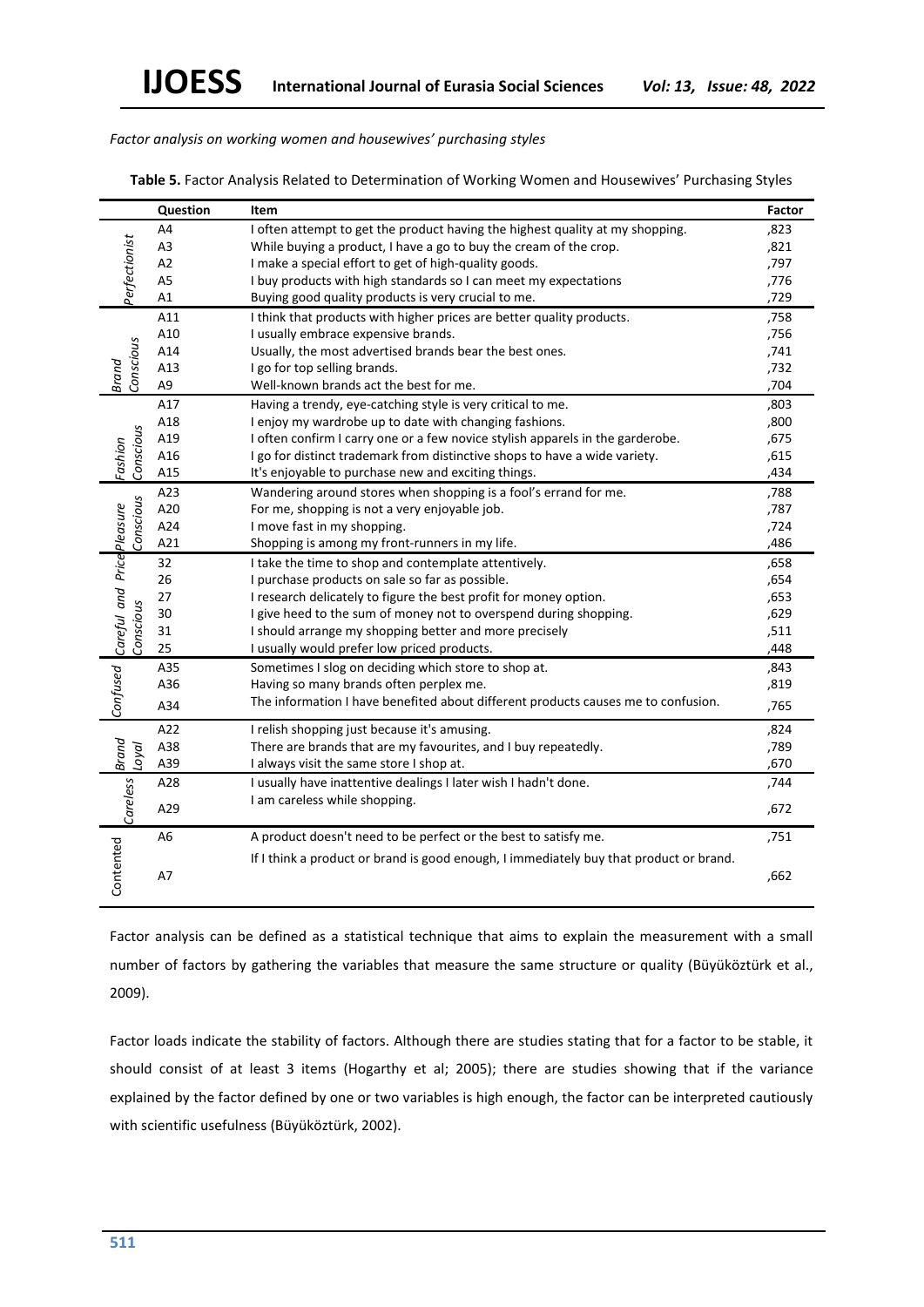Factor analysis results of purchasing styles of working women and housewives were given in Table 5. There appear 40 items introduced regarding purchasing styles in the original scale. However, 35 items were utilized in factor analysis. Five items with a factor load of less than 0.45 were left out from the factor analysis. As it is worded that a valid item gathered under a factor should be over a definite value to stay in the scale. It is accepted that an item having a factor load of 0.45 may be left in the scale (Büyüköztürk, 2004).

After the factor analysis, nine factors were confirmed which explain 62.269 of the total variances. To the analysis, the KMO test value was found as 0.809, and Bartlett's test value was coined as 0.000 (p <0.05) that give way to the idea that the data bear a normal distribution. (See Table 6.)

The naming of the factors obtained was made according to the items that make up the factors. The factors are "Perfectionist", "Brand Conscious", "Fashion Conscious", "Pleasure Conscious", "Careful and Price Conscious", "Confused", "Brand Loyal", "Careless", and "Contented", respectively. <sup>2</sup>

| <b>Factors</b>                     | <b>Variable Number</b> | <b>Cronbach Alfa</b>                 | <b>Explained Variance</b> | <b>Eigenvalues</b> |
|------------------------------------|------------------------|--------------------------------------|---------------------------|--------------------|
| Perfectionist                      | 5                      | ,877                                 | 16,097                    | 5,795              |
| <b>Brand Conscious</b>             | 5                      | ,875                                 | 11,351                    | 4,086              |
| <b>Fashion Conscious</b>           | 5                      | ,855                                 | 9,339                     | 3,362              |
| <b>Pleasure Conscious</b>          | 4                      | ,880                                 | 5,876                     | 2,115              |
| <b>Careful and Price Conscious</b> | 6                      | ,739                                 | 4,688                     | 1,688              |
| Confused                           | 3                      | ,785                                 | 4,450                     | 1,602              |
| <b>Brand Loyal</b>                 | 3                      | ,771                                 | 3,869                     | 1,393              |
| Careless                           | 2                      | .565                                 | 3,347                     | 1,205              |
| Contented                          | 2                      | ,522                                 | 3.252                     | 1,171              |
| Cronbach Alfa                      |                        | 0.821                                |                           |                    |
| <b>Total Explained Variance</b>    |                        | 62,269%                              |                           |                    |
| KMO Test                           |                        | ,809                                 |                           |                    |
| Bartlett's Test of Sphericity      |                        | X <sup>2</sup> : 6667,254; Sig:0,000 |                           |                    |

# **Table 6:** Values of the Factors of Purchasing Styles

Values of purchasing style factors were shown in the table. As clearly seen in the table, there appeared factors, the number of variables that make up the factors, the cronbach alpha values of the factor dimensions, the total explained variance of the factors, the total KMO value of the factors and the Barlett sphericity test scores. The total explained variance rate was 62,269%. In the analysis, the KMO test value was 0.809 and Bartlett's test value was 0.000 (p <0.05).

Brand Conscious are those preferring more expensive, better-known brands.

 $^2$  Perfectionists are those making intensive research to choose the best.

Fashion Conscious are those following fashion.

Pleasure Conscious are those enjoying shopping and shopping for entertainment.

Careful and Price Conscious are those following discounts, seeking excellent value for money and careful when buying.

Confused are those having difficulty in making decisions due to the abundance of trademarks, shops and data. Brand Loyal are those with favourite trademarks and stores and in the habit of buying from them.

Careless are those shopping without thinking–carelessness: planless and careless shopping.

Contented are those fulfilled with what they have, not wanting and seeking more.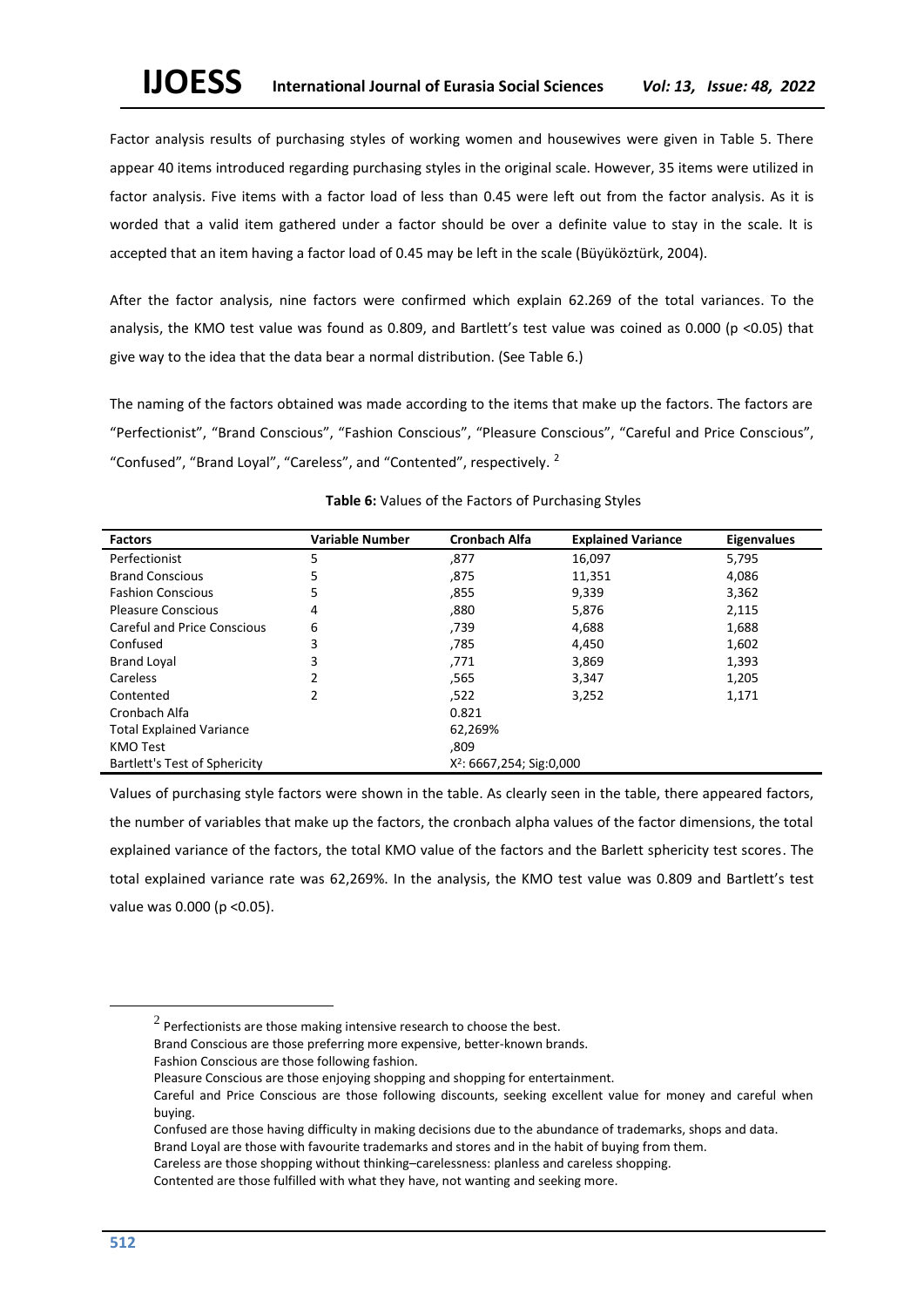# *Testing of research hypotheses*

Independent Sample T-Test was used to test the research hypotheses. Accordingly, independent Sample T-Test was used to test whether the mean of two unrelated samples differed significantly from each other.

| <b>Factors</b>                     | Occupation | N   | Mean   | Std. Deviation | T Test   | Sig. |
|------------------------------------|------------|-----|--------|----------------|----------|------|
|                                    | Working    | 247 | 3,1282 | ,80940         | 2,752    | 174, |
| Perfectionist                      | Housewife  | 240 | 2,9181 | ,87543         |          |      |
| <b>Brand Conscious</b>             | Working    | 247 | 2,3525 | ,91510         | 2,274    | ,000 |
|                                    | Housewife  | 240 | 2,1822 | ,72404         |          |      |
| <b>Fashion Conscious</b>           | Working    | 247 | 2,9935 | ,78975         | 2,900    | ,256 |
|                                    | Housewife  | 240 | 2,7775 | ,85383         |          |      |
| <b>Pleasure Conscious</b>          | Working    | 247 | 3,0030 | ,57624         | 3,034    | ,000 |
|                                    | Housewife  | 240 | 2,8115 | ,79658         |          |      |
|                                    | Working    | 247 | 3,6808 | ,52374         | 3,435    | ,000 |
| <b>Careful and Price Conscious</b> | Housewife  | 240 | 3,4799 | ,74500         |          |      |
|                                    | Working    | 247 | 2,8475 | ,93928         | ,651     | ,026 |
| Confused                           | Housewife  | 240 | 2,7875 | 1,08741        |          |      |
| <b>Brand Loyal</b>                 | Working    | 247 | 3,1282 | ,80940         | 2,752    | ,174 |
|                                    | Housewife  | 240 | 2,9181 | ,87543         |          |      |
| Careless                           | Working    | 247 | 2,3988 | ,87180         | -,453    | ,030 |
|                                    | Housewife  | 240 | 2,4375 | 1,00846        |          |      |
| Contented                          | Working    | 247 | 2,9625 | 1,07785        | $-2,823$ | ,000 |
|                                    | Housewife  | 240 | 3,2571 | ,80881         |          |      |

**Table 7.** Independent T Test Analysis Related to Purchasing Styles of Working Women and Housewives

In the table, the number of participants, mean values, standard deviations, T test results and significance values were given. The relation among the variables were investigated through the independent T test analysis. It was found that there appeared relationships between variables at the significance levels of p <0.01 and 0.05, and that there seemed no statistically significant relationship (p> 0.05) between several variables. The research hypotheses' test results are as follows.

# **Table 8.** Hypotheses and Results

| <b>Hypothesis</b>                                                                                                                       | Type of<br>Analysis   | P < 0.05<br>P > 0.05 | (Mean for<br>Working<br>Woman)<br>(Mean for<br>Housewife) | Result          |
|-----------------------------------------------------------------------------------------------------------------------------------------|-----------------------|----------------------|-----------------------------------------------------------|-----------------|
| $H_1$ : According to female consumers, there is a<br>difference in the perfectionist dimension of the<br>purchasing style.              | Independent<br>T Test | 0.174<br>$(t=2,752)$ | 3,1282<br>2,9181                                          | REJECTED        |
| $H_2$ : According to female consumers, there is a<br>difference in the brand conscious dimension of the<br>purchasing style.            | Independent<br>T Test | 0.000<br>$(t=2,274)$ | 2,3525<br>2,1822                                          | <b>ACCEPTED</b> |
| $H_3$ : According to female consumers, there is a<br>difference in the fashion-conscious dimension of the<br>purchasing style.          | Independent<br>T Test | 0.000<br>$(t=2,900)$ | 2,9935<br>2,7775                                          | REJECTED        |
| $H_4$ : According to female consumers, there is a<br>difference in the pleasure conscious dimension of the<br>purchasing style.         | Independent<br>T Test | 0.001<br>$(t=3.034)$ | 3,0030<br>2,8115                                          | <b>ACCEPTED</b> |
| $H5$ : According to female consumers, there is a<br>difference in the careful and price conscious dimension<br>of the purchasing style. | Independent<br>T Test | 0.000<br>$(t=3,435)$ | 3,6808<br>3,4799                                          | <b>ACCEPTED</b> |
| $H6$ : According to female consumers, there is a                                                                                        | Independent           | 0.912                | 2,8475                                                    | <b>ACCEPTED</b> |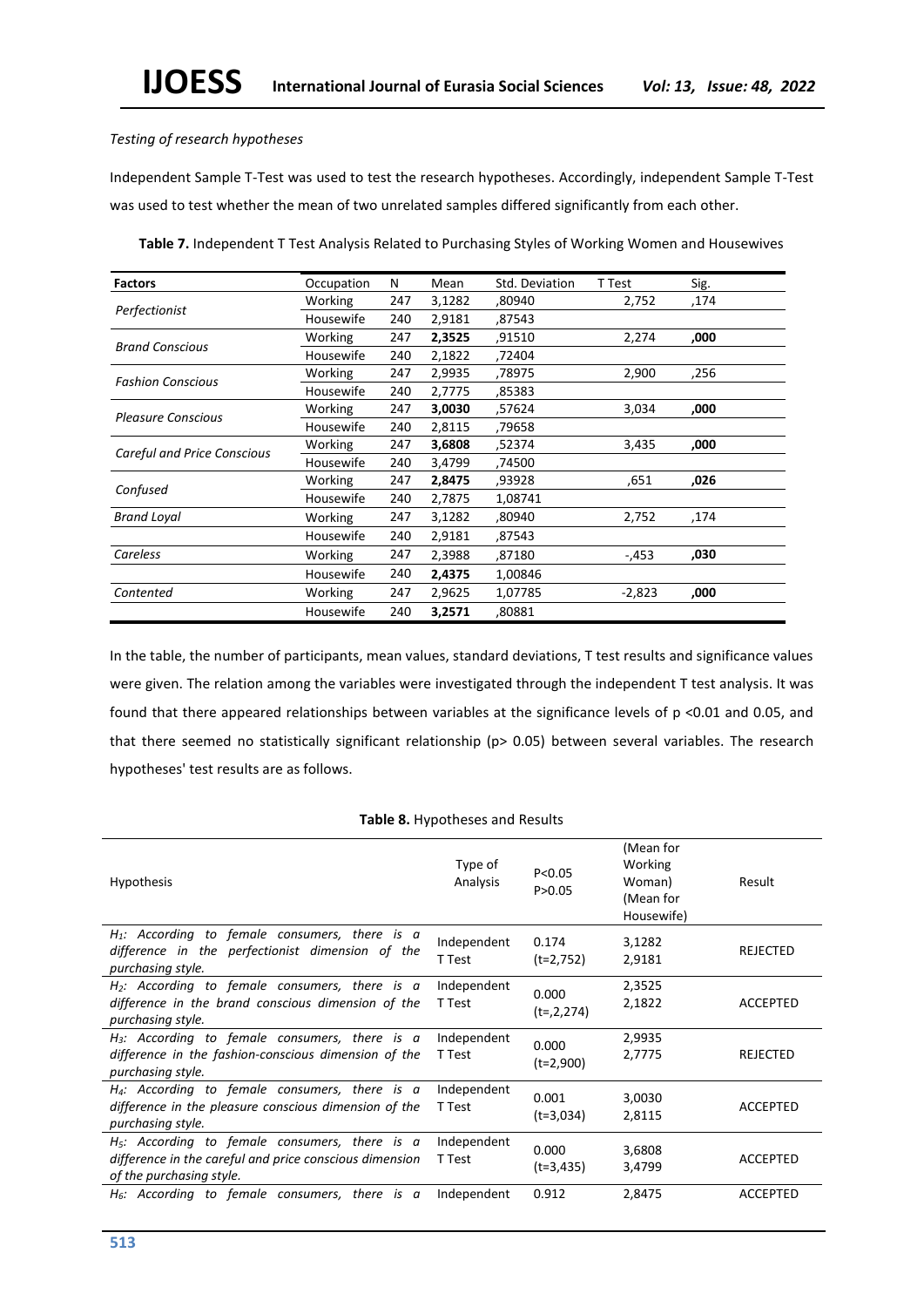**IJOESS International Journal of Eurasia Social Sciences** *Vol: 13, Issue: 48, 2022*

| difference in the confused dimension of the purchasing<br>style.                                                                     | T Test                | $(t=0.651)$           | 2,7875           |                 |
|--------------------------------------------------------------------------------------------------------------------------------------|-----------------------|-----------------------|------------------|-----------------|
| $H_{\mathcal{I}}$ : According to female consumers, there is a<br>difference in the brand loyal dimension of the<br>purchasing style. | Independent<br>T Test | 0.002<br>$(t=2,752)$  | 3,1282<br>2,9181 | REJECTED        |
| $H:_{\mathcal{B}}$ : According to female consumers, there is a<br>difference in the careless dimension of the purchasing<br>style.   | Independent<br>T Test | 0.159<br>$(t=-0.453)$ | 2,3988<br>2,4375 | ACCEPTED        |
| $H9$ : According to female consumers, there is a<br>difference in the contented dimension of<br>the<br>purchasing style.             | Independent<br>T Test | 0.000<br>$(t=-2,823)$ | 2,9625<br>3,2575 | <b>ACCEPTED</b> |

Independent T Test was conducted to test the hypotheses. While 6 of the hypotheses were accepted, 3 of them were rejected. To the results of the Independent T test performed to identify if there is a difference between the dimensions concerning purchasing styles of woman consumers according to the occupation variable,<sup>3</sup> it can be concluded that *(H1: According to female consumers, there is a difference in the Perfectionist dimension of the purchasing style.)*, *(H3: According to female consumers, there is a difference in the Fashion Conscious dimension of the purchasing style.)*, and *(H:7: According to female consumers, there is a difference in the Brand Loyal dimension of the purchasing style.)* were rejected. (Sig> 0.05.). It may be concluded the occupation variable in purchasing styles of woman consumers bears no difference in Perfectionist, Fashion Conscious and Brand Loyal dimensions.

In terms of Brand Conscious dimension, *"H2: According to female consumers, there is a difference in the Brand Conscious dimension of the purchasing style. Hypothesis"* (H<sub>2</sub>) was accepted (sig <0.05.). While looking at the mean values, it may be inferred that working women are more delicate than the housewives in respect to Brand Conscious dimension in that the former have a higher mean than the latter.

When looking at the Pleasure Conscious dimension, *"H4: According to female consumers, there is a difference in the Pleasure Conscious dimension of the purchasing style."* was accepted (sig <0.05.). While looking at the mean values, it may be concluded that working women are more susceptible than the housewives in the way of Pleasure Conscious dimension now that the former have a higher mean than the latter.

In the way of Careful and Price Conscious dimension, *"H5: According to female consumers, there is a difference in the Careful and Price Conscious dimension of the purchasing style."* was accepted (sig <0.05.). While looking at the mean values, it may be understood that working women are more emotional than the housewives in point of Careful and Price Conscious dimension since the former have a higher mean than the latter.

From the point of Confused dimension, *"H6: According to female consumers, there is a difference in the Confused dimension of the purchasing style."* was accepted (sig <0.05.). While looking at the mean values, it may be understood that working women are more tender than the housewives regarding Confused dimension

<sup>3</sup> In this study, the variable of occupation was considered as two different dimensions as employees (working women) and housewives.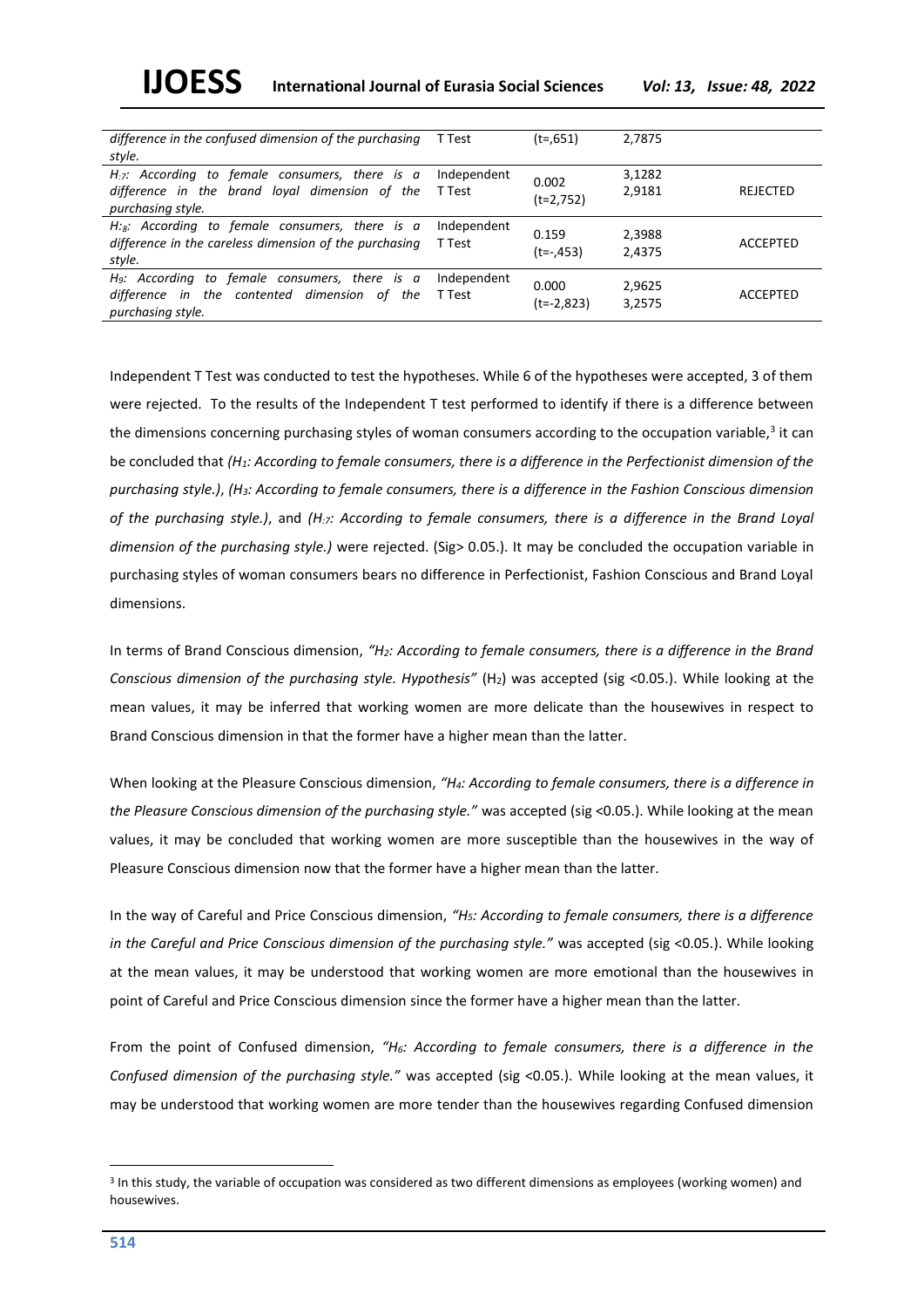as the former have a higher mean than the latter. Especially urban working women may have difficulty in making decisions due to the abundance of brands, stores and information (Kantha et al., 2020).

In the sense of Careless dimension, *"H:8: According to female consumers, there is a difference in the careless dimension of the purchasing style."* was accepted (sig <0.05.). While looking at the mean values, it may be comprehended that the housewives are more sensitive than the working women in recognition of Careless dimension, for the former have a higher mean than the latter.

From the viewpoint of Contented dimension, *H9: According to female consumers, there is a difference in the Contented dimension of the purchasing style."* was accepted (sig <0.05.). While looking at the mean values, it may be figured out that the housewives are more vulnerable than the working women on account of Contented dimension because the former have a higher mean than the latter.

### **DISCUSSION and CONCLUSION**

Statistically significant relations were found among the purchasing styles of female consumers and their job status in the study and the purchasing styles of female consumers were identified with a scale the reliability and validity of which were approved in the literature before.

In the research, unlike the original scale introduced by Sproles and Kendal (1986), nine factorial dimensions appeared in the purchasing styles of female consumers. The naming of the factors obtained was made according to the items that make up the factors. The factors are "Perfectionist", "Brand Conscious", "Fashion Conscious", "Pleasure Conscious", "Careful and Price Conscious", "Confused", "Brand Loyal", "Careless", and "Contented", respectively.

It was seen the items composing the factor dimensions collected under certain factors in the original scale were gathered in different factor groups in this study, and some factor loads were also different from the original scale. In some studies, using the mentioned scale, different number of factor dimensions were identified, ten factor dimensions (Ünal & Erçiş); seven factor dimension (Alnıaçık, 2012); six factor dimensions (Ceylan, 2013) and nine factor dimensions (Akbıyık, 2021). It was understood that similar and different factor dimension names were seen in the previous studies.

Independent T test was performed to identify the relations among purchasing style dimensions of woman consumers and their job status. When looking at the independent t test interpretation between woman consumers' purchasing style dimensions and their job status, it was seen that six hypotheses were approved; however, three hypotheses were rejected in that their p values were higher than 0.05.

The hypotheses regarding perfectionist, fashion conscious and brand loyal dimensions were rejected. To illustrate, *"H1: According to female consumers, there is a difference in the perfectionist dimension of the purchasing style."* was rejected, which means there appears no significant relation among perfectionist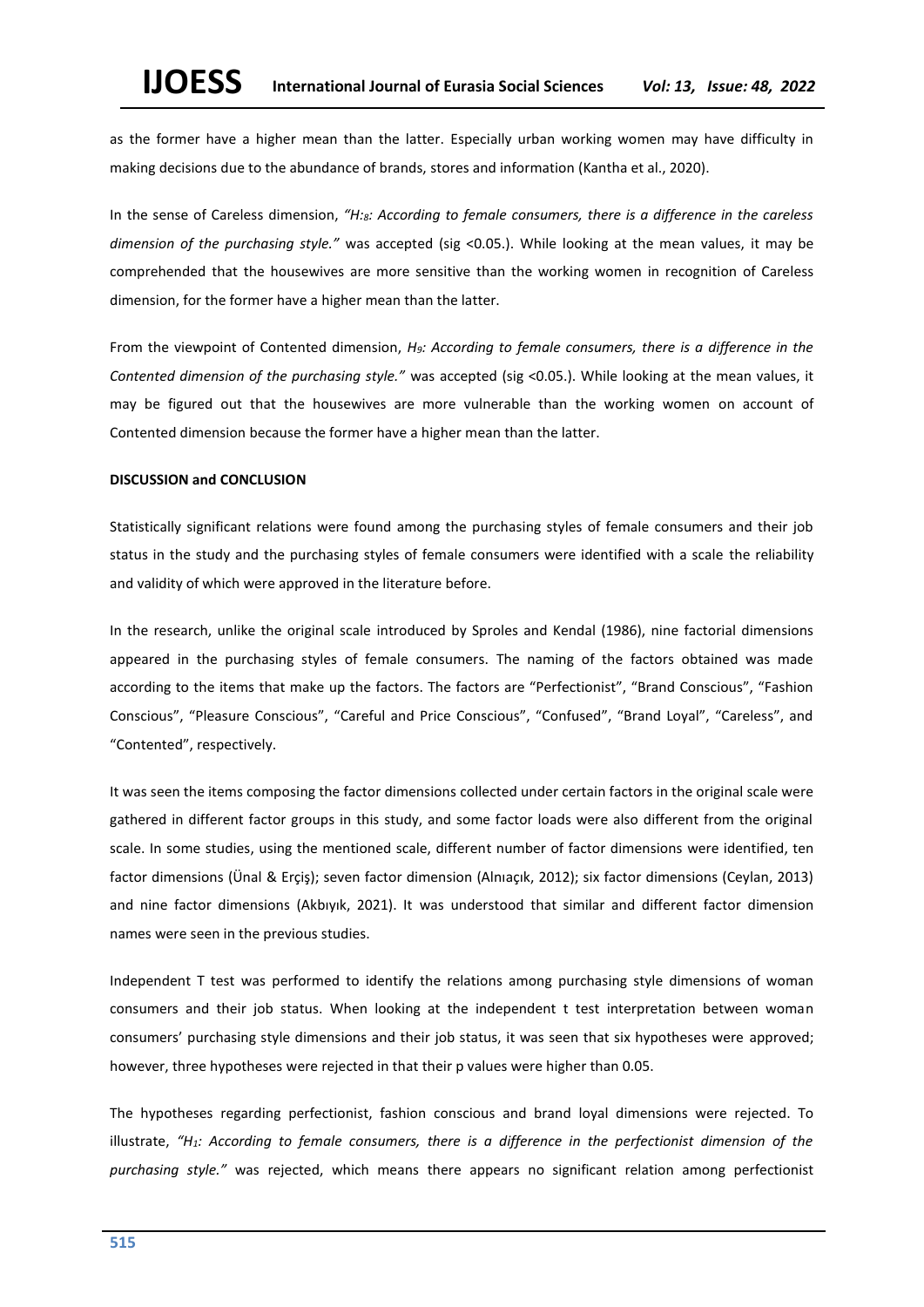dimension and women's job status. In other words, the fact that women are working, or housewives does not affect their perception of perfectionism.

In general, it can be inferred from this study that while working women are more sensitive in such dimensions as brand conscious, pleasure conscious, price conscious and careful, and confused, housewives are more susceptible in terms of careless and contented dimensions.

As the traditional woman's role is defined as wife, mother, and lady (Kelly, 1991), they may be more prudent in their shopping. They can be content with what they have and be happy.

Working women can act more carefully in their shopping as they do more research and learn more about the products (Guha, 2013). It can be thought that unemployed women may be careless in their shopping because they do not do enough research on the products (production date, expiry date, ingredients, etc.)

In line with the result in this study, there are studies that show that working women have very good knowledge of a product's brand, quality, expiration date, production date and price, and spend a careful and sincere time during the purchase (Ayaz & Bilici, 2007; Guha, 2013; Akter, 2018).

Working women feel safe at the point of spending because they have gained their economic independence. This situation has brought about a change in the consumption habits and purchasing styles of working women. In this respect, working women have developed purchasing behaviours by choosing quality and branded products (Bansal & Dewan, 2017; Mohiuddin, 2018; Akter, 2018). It can be said that since working women have a disposable income, they engage in a hedonistic or partly "pleasure purchasing style". Moreover, women can also consider shopping as a social need (Bakshi, 2012).

In this study, especially female consumers were chosen as the target group. Because, although the role of women is traditionally accepted as mother, wife, lady, it is seen that women spend money to develop their own personalities and beauty with their participation in business life. Apart from this, most of the shopping in the family is done by women, whether they are employees or housewives. In this respect, knowing the purchasing styles of women will provide a better understanding of their wishes, needs and expectations.

### **RECOMMENDATIONS**

In the study, it was seen that working women were more focused on pleasure and brand in their purchases. In this context, offering the right product, in the right quantity, in the right way, in the right place, at the right time, at the right price, in the right quality and in the right variety to the working women which will satisfy them, can help companies gain more market share and more customers.

In the study, it was observed that housewives were more contented in their purchases. By pricing the products in a way that housewives can afford and providing easy access, companies can both diversify their markets and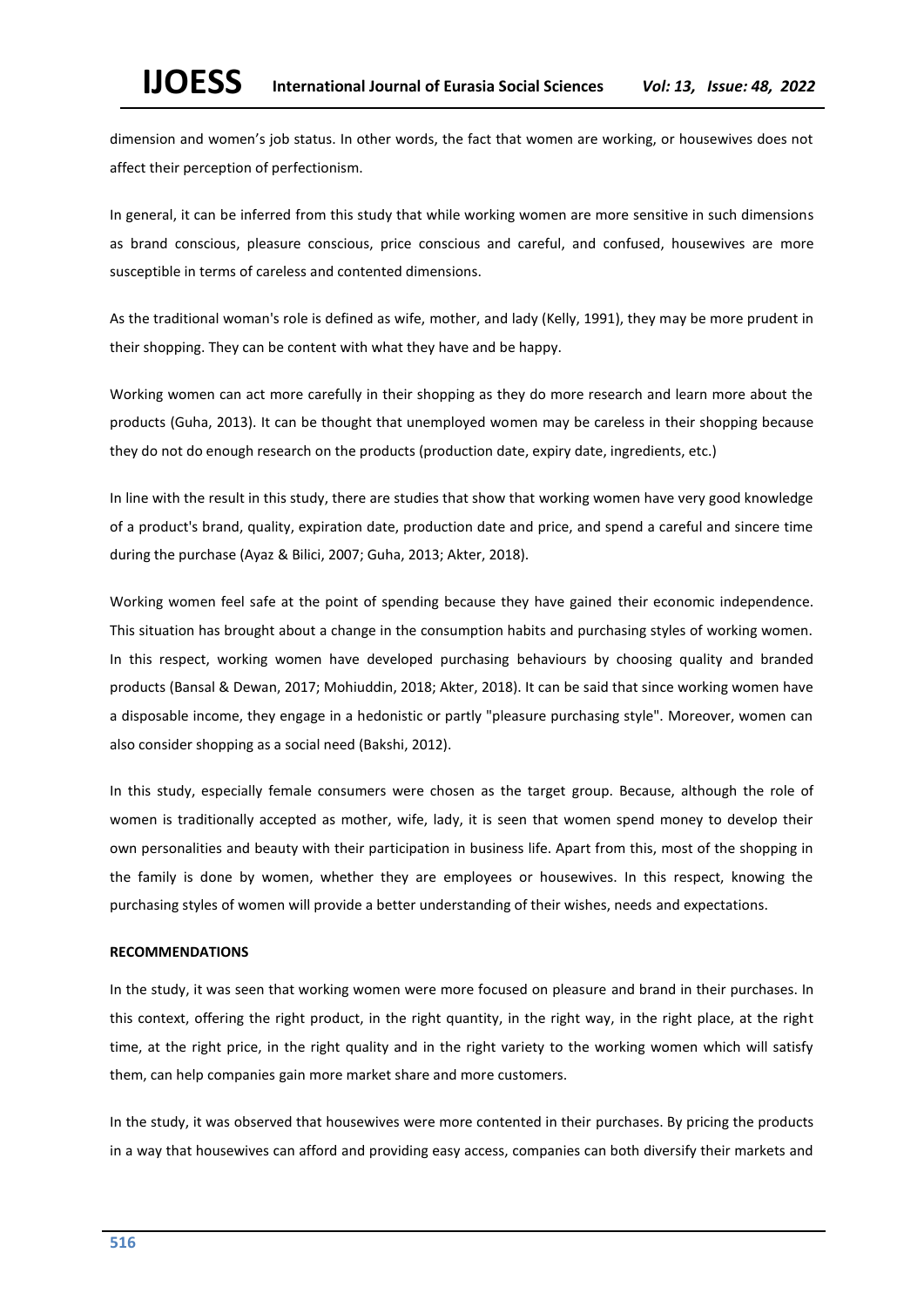enlarge their markets, alike. To do this, advertisements should be made to encourage housewives to buy, and discounts, gift certificates and coupons should be given.

The research was performed with women buyers who live in Isparta province with internet access and smartphone. Accordingly, the research may not be universalized across Turkey. Moreover, some questions on purchasing style, which may be regarded as personal indeed, in the survey was found unpleasant by some woman consumers. It is unfortunately not known if the participants answered the questions in the questionnaire sincerely and honestly. But, figuring out a relation between women's job status and their buying styles in the study grants an opinion for next researches. It is believed that conducting this study with more participants with different demographic structures will yield more detailed and meaningful results.

### **ETHICAL TEXT**

This research was approved according to the Scientific Research and Publication Ethics Committee of Isparta Applied Sciences University, which was taken at the meeting dated 12.07.2021 numbered 59 and decision of the number 1.

"In this article, the journal writing rules, publication principles, research and publication ethics, and journal ethical rules were followed. The responsibility belongs to the author (s) for any violations that may arise regarding the article. "

**Author(s) Contribution Rate Statement:** The first author contributed at the rate of 50% and the second author contributed at the rate of 50%.

#### **REFERENCES**

- Ahmad, M. S., Fakhr, Z. & Ahmed, J. (2011). Working Women Work-Life Conflict. *Business Strategy Series*, 12 (6), 289-302.
- Akbıyık, F. (2020). *Helal Gıda ve Tüketici Davranışları Helal Sertifika Algısının Satın Alma Tarzıyla İlişkisi*. Çizgi Kitabevi.
- Akbıyık, F. (2021). A Research on Determining the Relationship Between Consumers' Purchasing Styles and Their Religious Orientations. *Pazarlama ve Pazarlama Araştırmaları Dergisi*, 14 (1), 31-59.
- Akter, K. (2018). Behaviour of Working Women on Convenience Food Buying: A Study from Bangladesh Perspectives. *Business Management and Compliance*, 1 (2), 43-57.
- Alnıaçık, Ü. (2012). Satın Alma Tarzları ve SMS Reklamlara Yönelik Tutumlar: Genç Tüketiciler Üzerinde Bir Araştırma. *Pazarlama ve Pazarlama Araştırmaları Dergisi*, 5 (9), 1-20.
- Anic, I.D., Piri Rajh, S., & Rajh, E. (2010). Razlike U Stilovima Odlučivanja Potrošača S Obzirom Na Spol Ispitanika U Hrvatskoj. *Tržište: Časopis Za Tržišnu Teoriju I Praksu,* 22 (1), 29-42.
- [Anic, I.-D.,](https://www.emerald.com/insight/search?q=Ivan-Damir%20Ani%C4%87) [Piri Rajh, S.](https://www.emerald.com/insight/search?q=Suncana%20Piri%20Rajh) & [Rajh, E.](https://www.emerald.com/insight/search?q=Edo%20Rajh) (2014), Antecedents of Food-Related Consumer Decision-Making Styles. *[British](https://www.emerald.com/insight/publication/issn/0007-070X)  [Food Journal](https://www.emerald.com/insight/publication/issn/0007-070X)*, 116 (3), 431-450. [https://doi.org/10.1108/BFJ-10-2011-0250.](https://doi.org/10.1108/BFJ-10-2011-0250)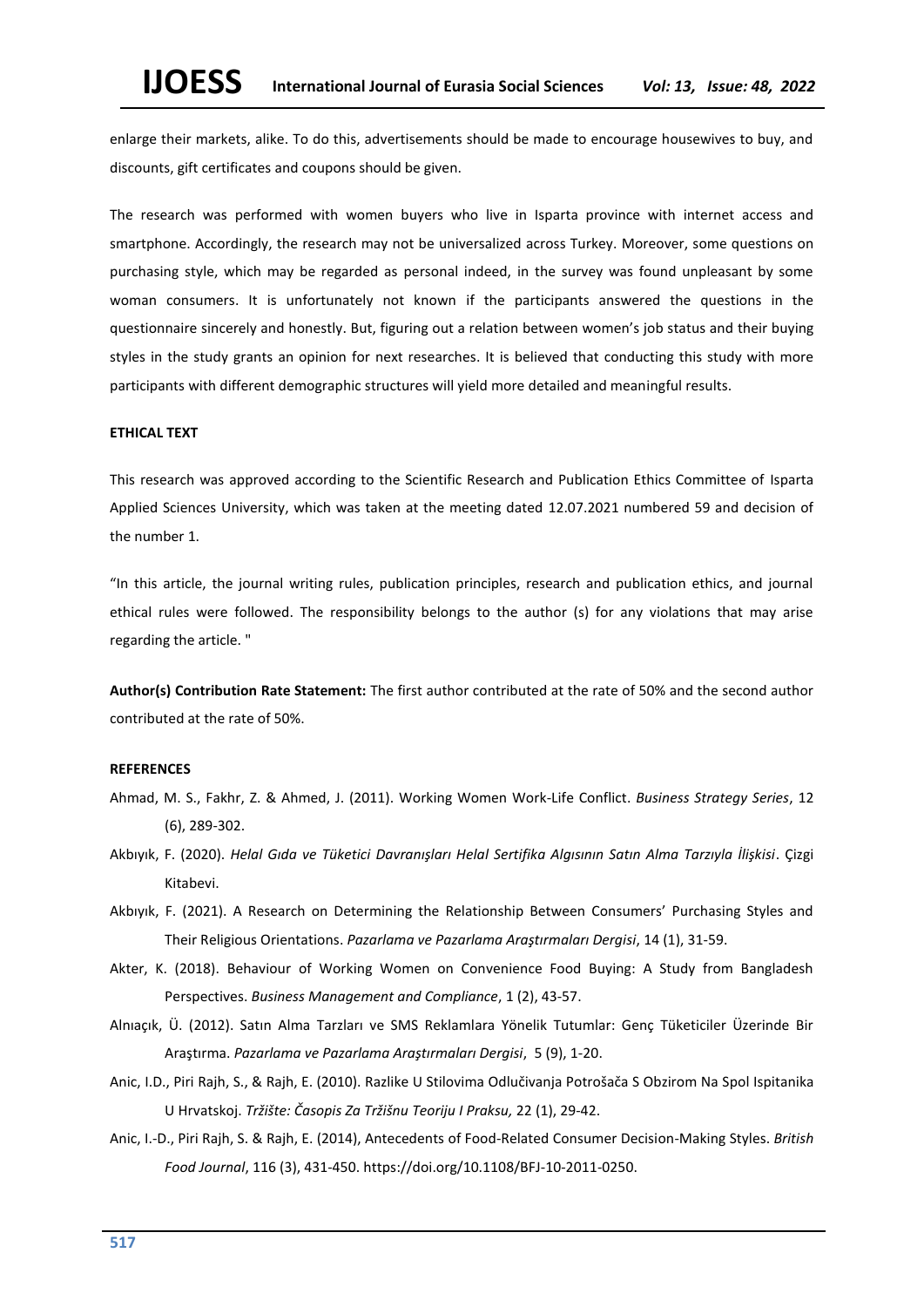- Anilkumar N., & Joseph J. (2014). A Contrasting Evaluation of Consumer Purchase Attitude-behaviour of Urban-Rural Working Women Consumers towards White-Brown Durables, a Study with Specific Relevance to Kochi, Kerala. *Int J Econ Manag Sci*, 3 (5), 1-8. DOI[:10.4172/2162-6359.1000207](http://dx.doi.org/10.4172/2162-6359.1000207)
- Arshad, M., Gull, S., & Mahmood, K. (2015). Life Satisfaction among Working and Non-Working Women. *European Journal of Research in Social Sciences*, 3 (1), 121-127.
- Ayaz A, & Bilici S. (2007). Çalışan ve Çalışmayan Kadınların Besinleri Satın Alma, Hazırlama ve Pişirme Konusundaki Bilgi ve Davranışları. *Bes. Diy. Der*, 35(2), 31-36. Erişim adresi: [https://beslenmevediyetdergisi.org/index.php/bdd/article/view/375.](https://beslenmevediyetdergisi.org/index.php/bdd/article/view/375)
- Bakshi, S. (2012). Impact Of Gender on Consumer Purchase Behaviour. *Journal of Research in Commerce and Management*, 1(9), 1-8.
- Bansal, M. & Dewan, S. (2017). Consumer Buying and Clothing Behaviour of Hindu Working Women of Uttar Pradesh. *International Journal of Home Science*, 3(2), 220-232.
- Bharathi, D. & Dinesh, G.P. (2019). *Women Lifestyles and Their Buying Behaviour in Digitised Economy.* Proceedings of 10th International Conference on Digital Strategies for Organizational Success, 201- 206. Available at SSRN: https://ssrn.com/abstract=3307026 or http://dx.doi.org/10.2139/ssrn.3307026.
- Blackwell R., Miniard P., & Engel J. (2006). *Consumer Behaviour*, 10th International Edition. Thomson South-Western.
- Büyüköztürk, Ş. (2002). *Sosyal Bilimleri için Veri Analizi El Kitabı İstatistik Araştırma Deseni-SPSS Uygulamaları ve Yorum*. Pegen Yayıncılık.
- Büyüköztürk, Ş. (2004). *Sosyal Bilimler için Veri Analizi El Kitabı: İstatistik, Araştırma Deseni*, SPSS Uygulamaları ve Yorum. 4. Baskı, Pegem Yayıncılık.
- Büyüköztürk, Ş., Akgün, Ö. E., Karadeniz, Ş., Demirel, F. & Kılıç, E. (2009). *Bilimsel Araştırma Yöntemleri*. Pegem Yayıncılık.
- Canabal, J.E. (2002). Decision-Making Styles of Young South Indian Consumers: An Exploratory Study. *College Student Journal*, 36 (1), 12-19.
- Ceylan, H. H. (2013). Tüketici Tipleri Envanterinin Türk Kültürüne Uyarlanması. *Ç. Ü. Sosyal Bilimler Enstitüsü Dergisi*, 22 (2), 41-58.
- Durmuş, B., Yurtkoru, E.S., & Çinko, M. (2011). *Sosyal Bilimlerde SPSS'le Veri Analizi*. Beta Yayıncılık.
- Fan, J., X., & Xiao, J., J. (1998). Consumer Decision-Making Styles of Young adult Chinese. *The Journal of Consumer Affairs*, 32 (2), 275-294.
- Fernandes, S. & Londhe, B. R. (2014). Working Women and Non–Working Women Buying Behaviour: Influence of Social Reference Groups on the Purchase of Products – A Review. *[Indian Journal of Commerce and](https://econpapers.repec.org/article/aiiijcmss/)  [Management Studies](https://econpapers.repec.org/article/aiiijcmss/)*, 5 (2), 91-98.
- Gegez, E. (2005). *Pazarlama Araştırmaları*. Beta Yayınları.
- Gegez, E. (2014). *Pazarlama Araştırması* (4. Baskı). Beta Yayıncılık.
- Guha, S. (2013). The Changing Perception and Buying Behaviour of Women Consumer in Urban India. *IOSR Journal of Business and Management*, (IOSR-JBM) 11 (6), 34-39.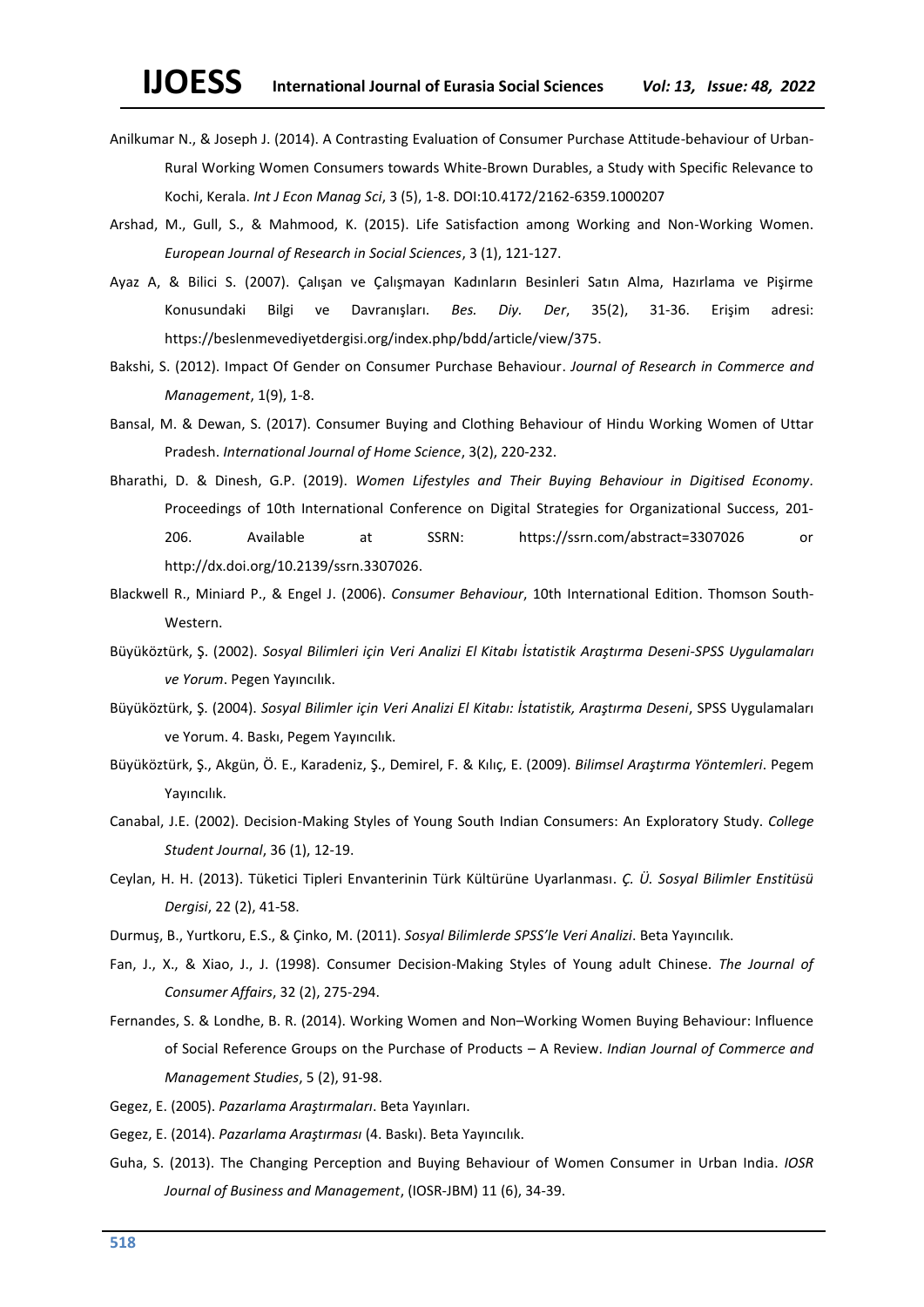- Gupta, Y., & Shome, S. (2020). Social Media Advertisements and Buying Behaviour: A Study of Indian Working Women. *Int. J. Online Mark*, 10 (3), 48-61.
- Hafstrom, J. J., Chae, J. S., & Chung, Y. S. (1992). Consumer Decision-making Styles: Comparison Between United States and Korean Young Consumers. *The Journal of Consumer Affairs*, 26(1), 146-158.
- Hair, J., R. Anderson, R. Tatham & W. Black. 2005. *Multivariate Data Analysis, Fifth Edition*. Prentice-Hall InternationalInc.
- Hirst, A. & Omar, O. (2007). Assessing Women's Apparel Shopping Behaviour on the Internet. *Journal of Retail Marketing Management Research*, 1 (1), 32-40.
- Hogarty, K. Y., Hines, C. V., Kromrey, J. D., Ferron, J. M. & Mumford, K. R. (2005). The Quality of Factor Solutions in Exploratory Factor Analysis: The Influence of Sample Size, Communality and Overdetermination. *Educational and Psychological Measurement*, 65(2), 202-226.
- Jain, R. (2016). Impulse Buying Behaviour amongst Working Women-With Respect to the City of Ahmedabad, IJISET - International Journal of Innovative Science. *Engineering and Technology*, 3 (1), 323-336.
- Kantha, R. K., Rout, D., & Mishra, S. J. (2020). Shopping Behaviour -A Study of Urban Working Women in Bhubaneswar. *Journal of Engineering Sciences*, 11 (7), 1-10.
- Kelly, J. R. (1991). Commodification and Consciousness: An Initial Study. *Leisure Studies*, 10 (1), 7-18. <https://doi.org/10.1080/02614369100390021>
- Kongsompong, K. (2006). Cultural Diversities Between Singapore and Australia: An Analysis of Consumption Behavior. *Journal of American Academy of Business*, 9 (2), 87-92.
- Lunt, P. K., & Livingstone, S.M. (1992). *Mass Consumption and Personal Identity*. Open University Press.
- Lysonski, S., Durvasula, S., & Zotos, Y. (1996). Consumer Decision Making Styles: A Multi Country Investigation. *European Journal of Marketing*, 30(12), 10-21.
- Maqbool, A. & Atiq, R. (2014). Changing Lifestyle of Women –An Empirical Study. *IOSR Journal of Business and Management (IOSR-JBM)*, 16 (4), 70-78.
- McBroom, W. H. (1986). Changes in Role Orientations of Women. *Journal of Family Issues*, 7 (2), 149-159. https://doi.org/10.1177/019251386007002003.
- [Misra, R.](https://www.emerald.com/insight/search?q=Ranjita%20Misra) (1995). Change in Attitudes Toward Working Women: A Cohort Analysis. *[International Journal of](https://www.emerald.com/insight/publication/issn/0144-333X)  Sociology [and Social Policy](https://www.emerald.com/insight/publication/issn/0144-333X)*, 15 (6), 1-20.
- [Misra, R.](https://www.emerald.com/insight/search?q=Ranjita%20Misra) & [Panigrahi, B.](https://www.emerald.com/insight/search?q=Bhagaban%20Panigrahi) (1996). Effects of Age on Attitudes Towards Working Women. *[International Journal of](https://www.emerald.com/insight/publication/issn/0143-7720)  [Manpower](https://www.emerald.com/insight/publication/issn/0143-7720)*, 17 (2), 3-17.
- Mohiuddin, Z. A. (2018). Effect of Lifestyle on Consumer Decision Making: A Study of Women Consumer of Pakistan, [Journal of Accounting, Business and Finance Research.](https://ideas.repec.org/s/spi/joabfr.html) *Scientific Publishing Institute*, 2(1), 12- 15.
- Mokhlis, S. (2009). Adapting Consumer Style Inventory to Chinese Consumers in Malaysia: An International Comparison. *The Journal of Global Business Management*, 5(1), 271-279.
- Nava, M. (1995). Modernity Tamed? Women Shopping and The Rationalization of Consumption in The Interwar Period. *Australian Journal of Communication*, 22 (2), 1-17.
- Nunnally, J.C. 1978*. Psychometric Theory: Second Edition*. McGraw Hill.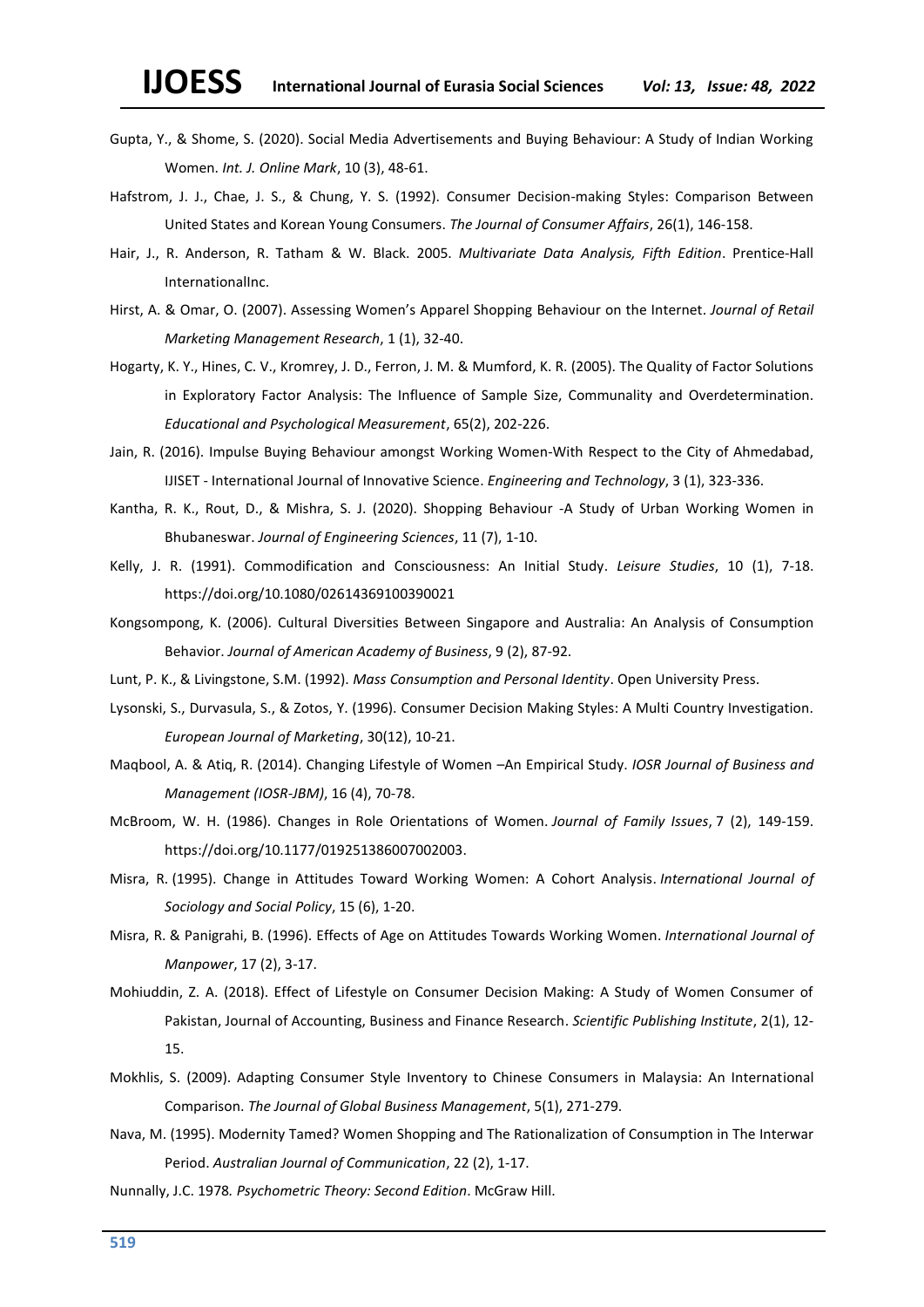- Özdemir, E. & Tokol, T. (2008). Kadın Tüketicilere Yönelik Pazarlama Stratejileri. *Anadolu Üniversitesi Sosyal Bilimler Dergisi*, 8 (2), 57-80.
- Panicker, V. B. & Mohammad, K. A. (2017). The Shopping Behaviour of Urban Women Consumers in India for Certain Products and Services. *International Journal of Research in Management, Economics and Commerce*, 7 (12), 107-115.
- Prathaban, S. & Khurana, N., (2018). Impact of Brands on Urban and Rural Working and Non-Working Women Buying Behaviour with Special Reference to Jabalpur City. *National Journal of Multidisciplinary Research and Development*, 3 (1), 586-588.
- Ramprabha, K. (2017). Consumer Shopping Behaviour and The Role of Women in Shopping A Literature Review. *The International Journal of Research Publication's*, 7 (8), 50-63.
- Saydan, R., & Sütütemiz, N. (2008). *Üç Kuşak Kadının Alışveriş Davranışı ve Mağaza Seçimini Etkileyen Faktörler: Van İli Örneği*. 13 Nevşehir Üniversitesi İktisadi ve İdari Bilimler Fakültesi 13. Ulusal Pazarlama Kongresi, 366-380.
- Shreeraksha. S., & Maiya, U. (2020). Shopping Habits Among Women: A Study with Reference to Udupi District. *Asia Pacific Journal of Research*, I (105), 110-114.
- Şeker, A. (2016). Kadın Tüketiciler, Kadın Tüketicilerin Satın Alma Davranişlari ve Kadinlara Yönelik Pazarlama Stratejieri. *Uluslararası Sosyal Araştırmalar Dergisi,* 9 (43), 2204-2214. DOI: [10.17719/jisr.20164317785.](http://dx.doi.org/10.17719/jisr.20164317785)
- Şener, A. & Babaoğul, M., (2003). Kadınların Aynı Markalı Ürünleri Tekrar Satın Alma Davranışlarının İncelenmesi. *Hacettepe Üniversitesi Sosyal Araştırmalar E-Dergisi*, 1-19.
- Siu, N. Y. M., Wang, C. C. L., Chang, L. M. K., & Hui, A. S. Y. (2001). Adapting Consumer Style Inventory to Chinese Consumers: A Confirmatory Factor Analysis Approach. *Journal of International Consumer Marketing*, 13(2), 29-48.
- Soars B. (2003). What Every Retailer Should Know About the Way into The Shopper's Head. *International Journal of Retail and Distribution Management*, 31 (12), 628-637.
- Sproles, G. B. (1983). Conceptualization and Measurement of Optimal Consumer Decision-Making. *Journal of Consumer Affairs*, 17(2), 421-438.
- Sproles, G. B., & Kendall, E. (1990). Consumer Decision Making Styles as A Function of Individual Learning Styles. *The Journal of Consumer Affairs Summer*, 24 (1), 134-147.
- Sproles, G. B., & Kendall, E. (1986). A Methodology for Profiling Consumer's Decision-Making Styles. *The Journal of Consumer Affairs*, 20 (2), 267-279.
- Tai, S. H. C. (2005). Shopping Styles of Working Chinese Females. *Journal Of Retailing and Consumer Services*, 12 (3), 191-203. DOI: 10.1016/j.jretconser.2004.06.003.
- Tanksale, D., Neelam, N., & Venkatachalam, R. (2014). Consumer Decision Making Styles of Young Adult Consumers in India, Procedia. *Social and Behavioural Sciences*, 133 (2014), 211-218. https://doi.org/10.1016/j.sbspro.2014.04.186.
- Thrassou, A., Kone, C. & Panayidou, A. (2008). Women's Shopping Behaviour and Consumer Beliefs: The Case of Cyprus. *The Business Review*, 11 (2), 1-12.